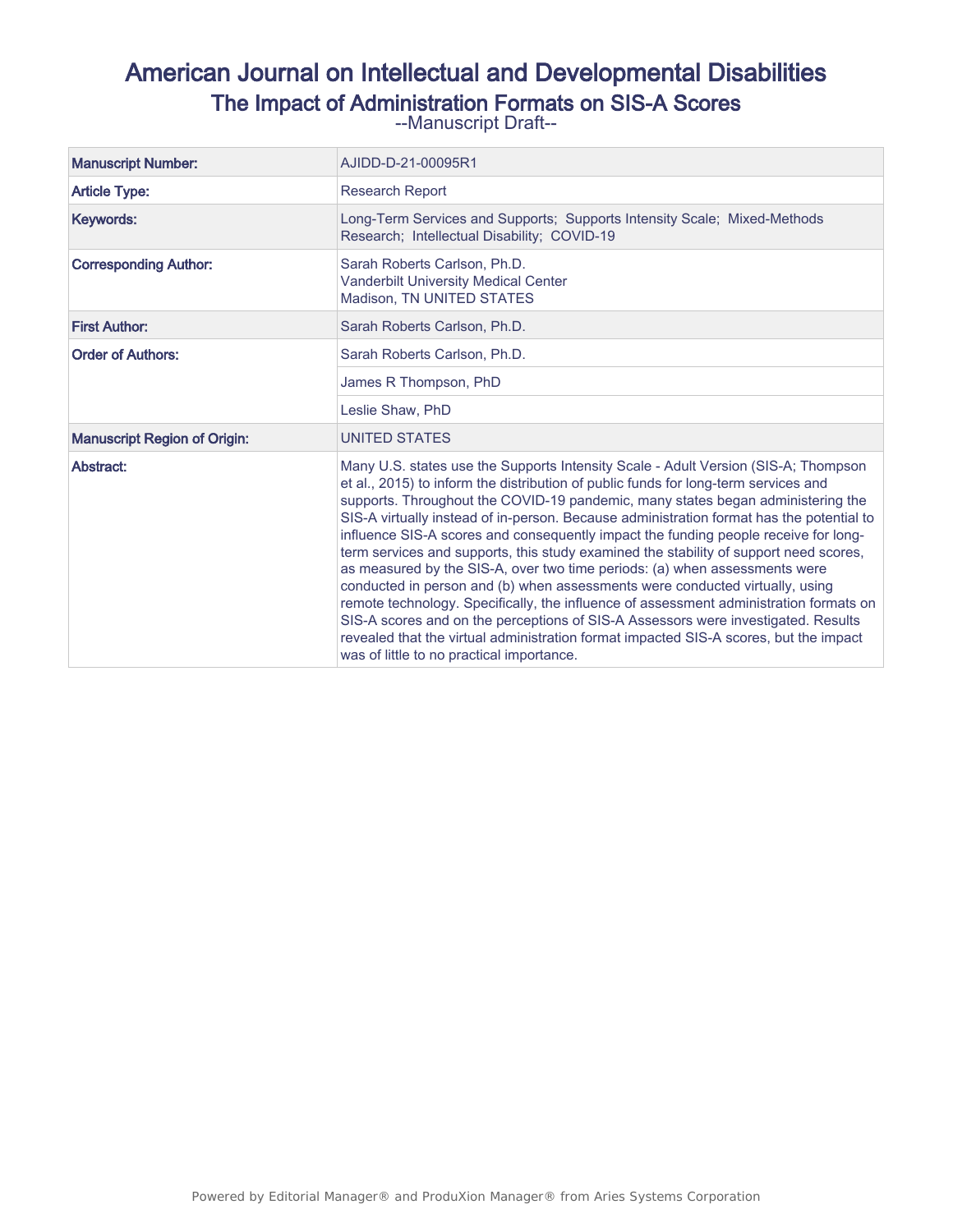**The Impact of Administration Formats on SIS-A Scores**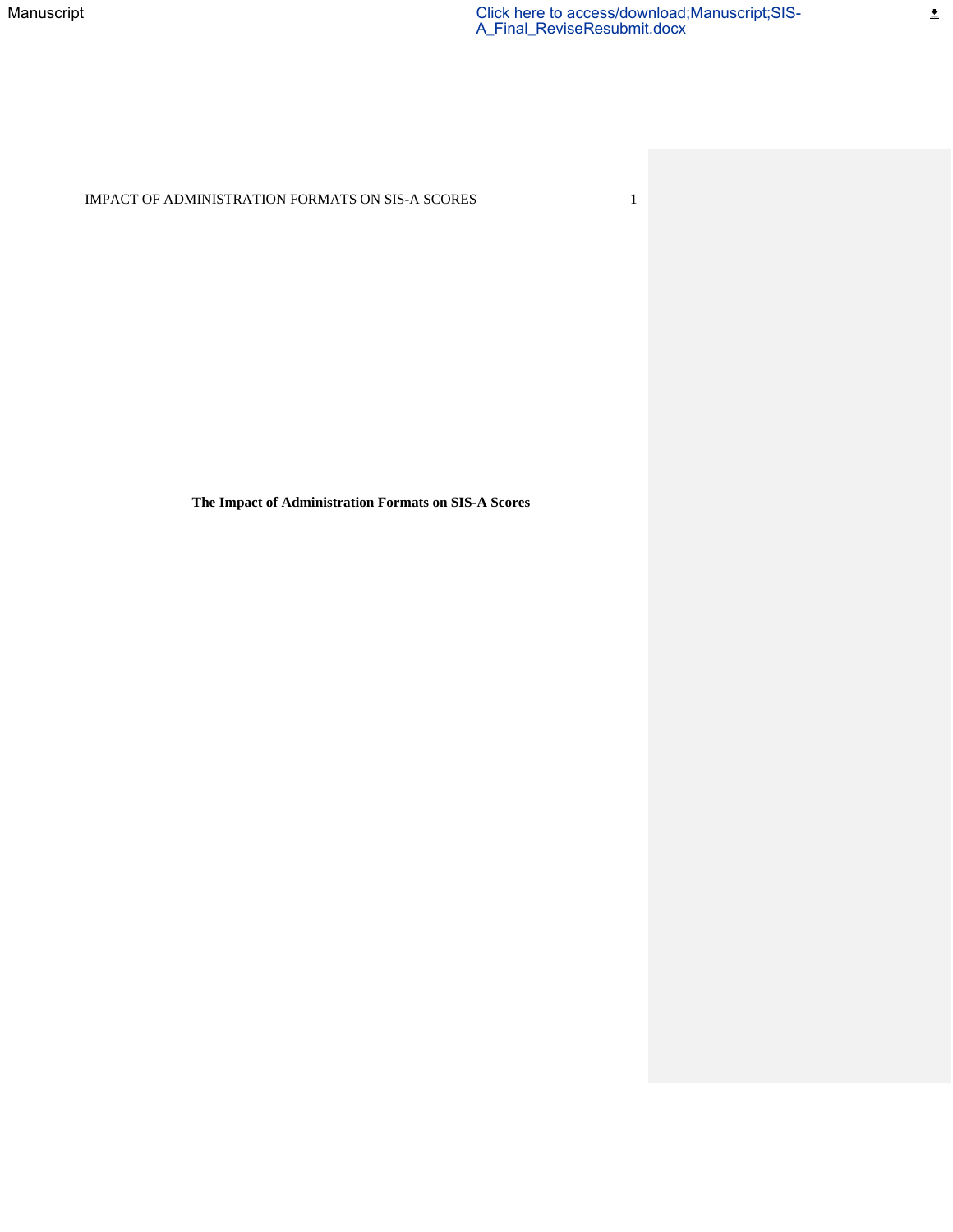#### **Abstract**

Many U.S. states use the Supports Intensity Scale - Adult Version (SIS-A; Thompson et al., 2015) to inform the distribution of public funds for long-term services and supports. Throughout the COVID-19 pandemic, many states began administering the SIS-A virtually instead of inperson. Because administration format has the potential to influence SIS-A scores and consequently impact the funding people receive for long-term services and supports, this study examined the stability of support need scores, as measured by the SIS-A, over two time periods: (a) when assessments were conducted in person and (b) when assessments were conducted virtually, using remote technology. Specifically, the influence of assessment administration formats on SIS-A scores and on the perceptions of SIS-A Assessors were investigated. Results revealed that the virtual administration format impacted SIS-A scores, but the impact was of little to no practical importance.

*Keywords:* Long-Term Services and Supports, Supports Intensity Scale, Mixed-Methods Research, Intellectual Disability, COVID-19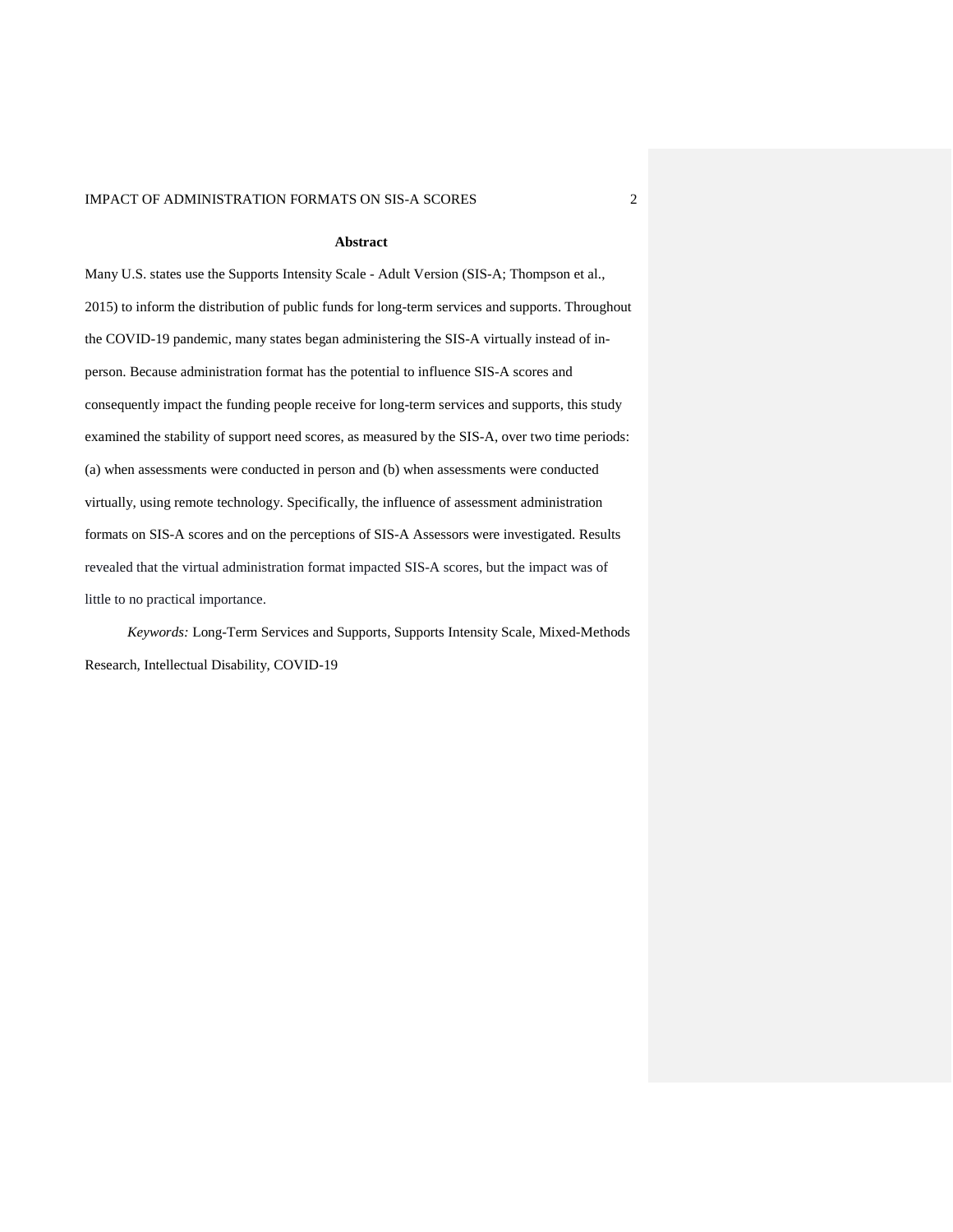#### **The Impact of Administration Formats on SIS-A Scores**

Across the United States, many adults with intellectual and developmental disabilities (IDD) receive long-term services and supports (LTSS) to access the resources they need to engage in typical life activities in integrated community settings. State and local governments in all 50 states rely upon Home and Community-Based Services (HCBS) Waivers to underwrite the costs of LTSS (Thach et al., 2018). Even though all 50 states utilize HCBS Waivers, the funding available varies considerably across states. In most states, there are not enough funds to cover the costs of LTSS for all adults with IDD who qualify for HCBS Waivers. As a result, many adults with IDD face long wait times to receive services. As of 2017, over 473,000 people with IDD in 36 states were on waiting lists to receive HCBS Waiver funding (Musumeci et al., 2019).

Given the finite resources available to fund LTSS through HCBS Waivers, states must consider how to distribute funds equitably, maximizing the number of people who have access to the services and supports they need while also being responsive to the fact that people have differing types and intensities of needs (Thompson et al., 2018). To promote equity in resource allocation, many states use measures of support needs to inform decision-making, ranging in complexity from informal clinical judgments to fully validated, standardized assessment instruments. Regardless of measure, some type of assessment is needed by states to provide a non-arbitrary basis for determining relative need and funding (Thompson et al., 2017).

#### **Supports Intensity Scale-Adult Version**

Of the standardized support needs assessments published over the past 20 years, the Supports Intensity Scale-Adult Version (SIS-A; Thompson et al., 2015) is the best known and most widely used (Thompson & DeSpain, 2016). The SIS-A was designed to provide a psychometrically valid means of assessing the intensity of supports needed by adults with IDD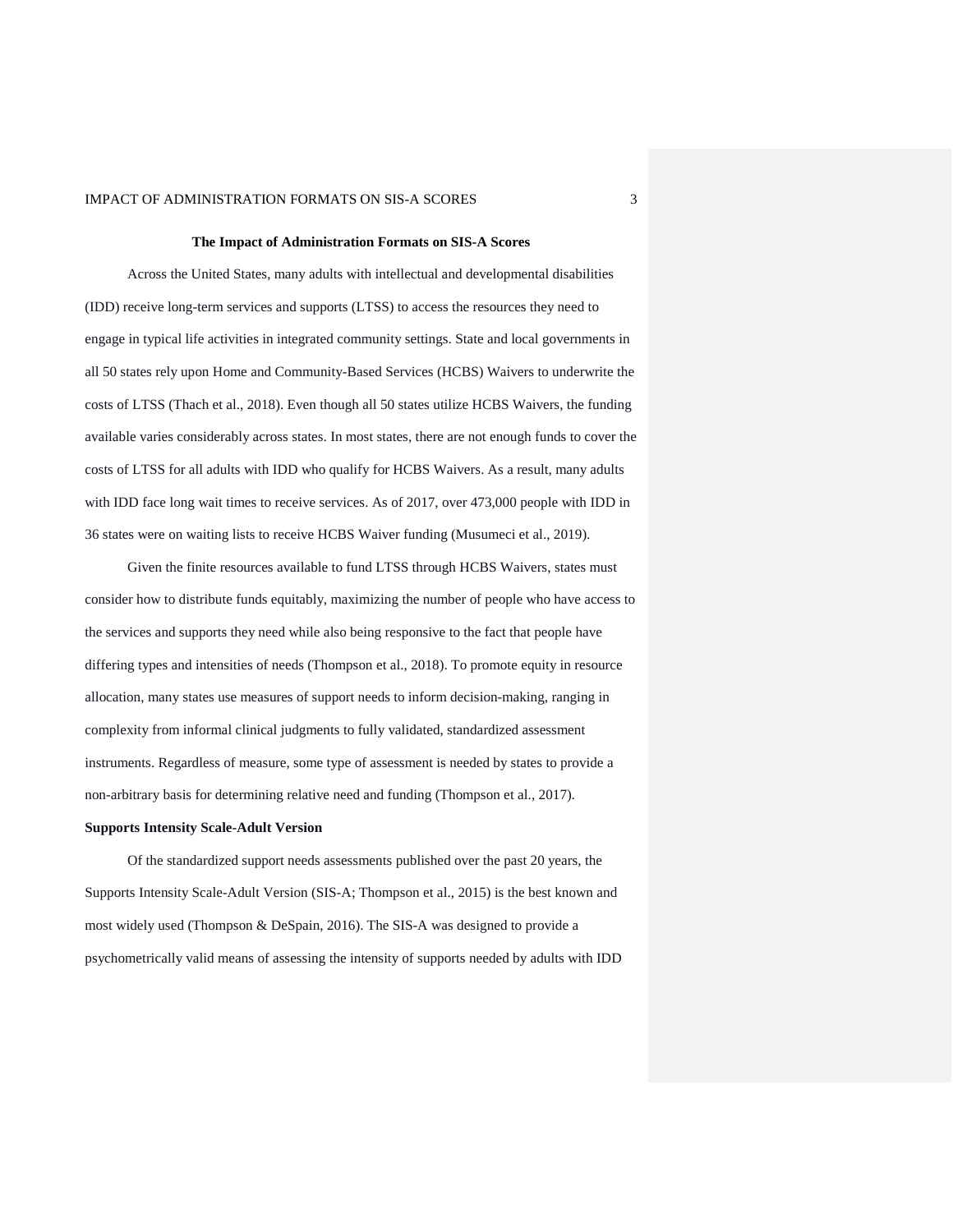between the ages of 16 and 64. A structured interview is used to collect assessment information. Assessment results have been used for multiple purposes, including determining program eligibility, planning supports and services, and distributing public funds (Thompson et al., 2018). **COVID**-**19**

Although there is strong research evidence showing that the SIS-A is a valid and reliable measure that produces stable scores over time (Thompson et al., 2015), all prior research was conducted using data collected in face-to-face (F2F) assessment. With the onset of the COVID-19 pandemic, conducting F2F assessments became dangerous to the health and safety of SIS-A assessors and respondents. As a result, many jurisdictions moved to conducting SIS-A assessments through virtual interviews using video-conferencing platforms or telephone calls. This change provided safety, but also introduced uncertainty regarding the accuracy of assessment results. Shifting administration formats of the SIS-A could have impacted scores, a particular concern given to the relationship between SIS-A assessessments and LTSS funding.

#### **Purpose & Research Questions**

Due to the need to alter the SIS-A's administration format because of the COVID-19 pandemic, it was essential to investigate the impact of administration format on SIS-A scores. The purpose of the study was to examine the influence of assessment administration formats (i.e., F2F versus virtual) on SIS-A scores and on the process of administering the measure. This study addressed the following research questions: (1) Does virtual administration of the SIS-A impact SIS-A scores? If so, what is the nature and extent of the impact?; and (2) What are the perspectives of SIS-A Assessors regarding the impact of administration formats on SIS-A scores and the SIS-A administration process?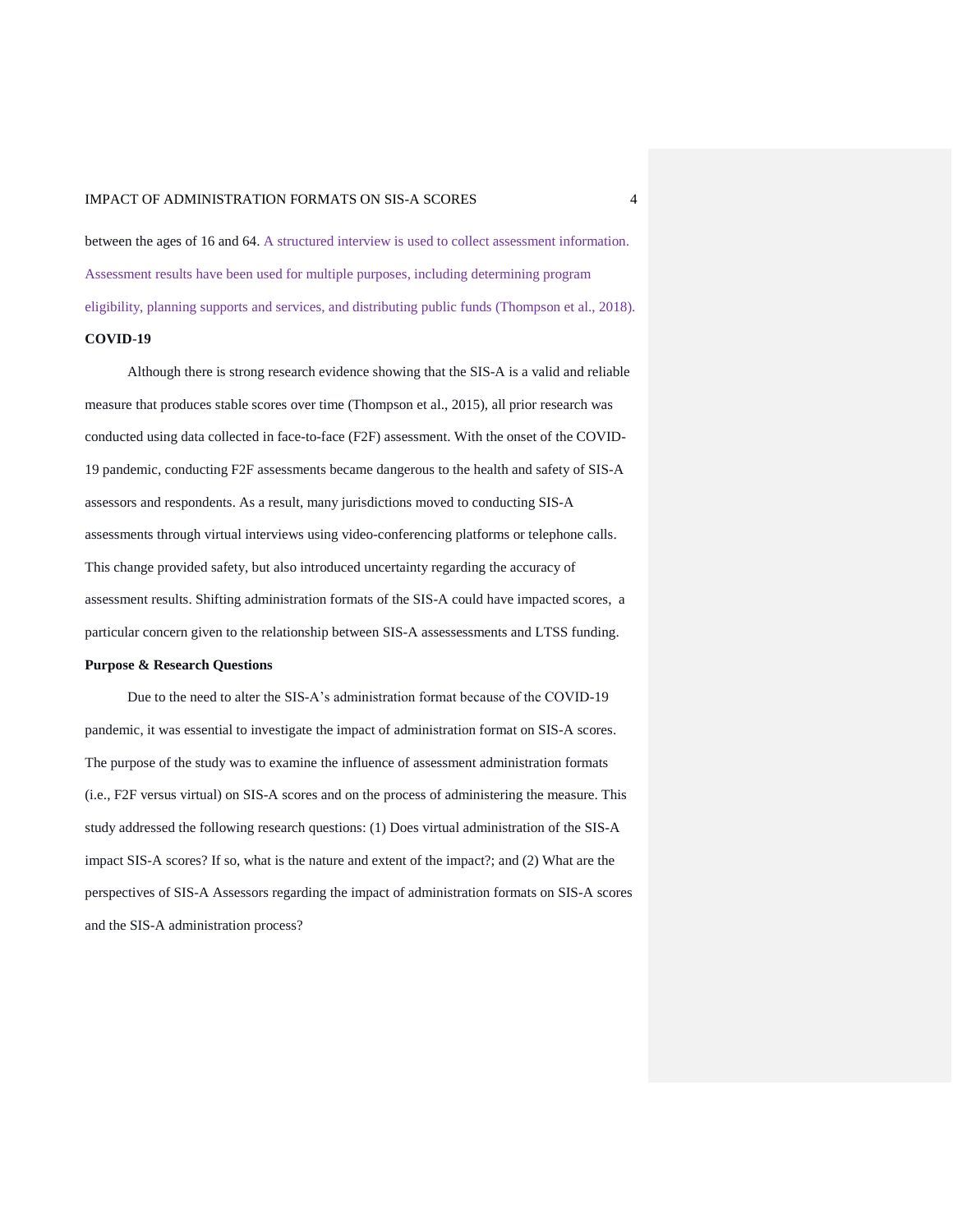#### **Methods**

To answer these research questions, we implemented a convergent mixed-methods research study, collecting both quantitative and qualitative data. We merged the quantitative results and qualitative findings to obtain understanding of the problem from multiple angles and perspectives (Creswell, 2015). Quantitative data provided definitive evidence of how administration formats impacted SIS-A scores (i.e., the assessment outcome). Qualitative data provided insight into the impact of administration formats on the assessment process. Institutional review board approval was obtained prior to collecting qualitative data and prior to accessing quantitative data.

#### **Quantitative Study**

To evaluate the impact of the virtual administration format, we conducted multiple quantitative analyses utilizing a de-identified dataset of SIS-A assessments. Data were collected by SIS-A Assessors and entered into SISOnline, a data repository maintained by AAIDD. AAIDD provided access to data used for answering research question one.

#### *Sample*

The dataset included records for 6,615 adults with IDD who had been determined eligible for LTSS funded by HCBS Waivers. Over half of the records (*n* = 3,753; 56.7%) were collected F2F in April and May of 2019 when in-person interviews were required. The remaining 2,862 records (43.3%) were collected from virtual administrations of the SIS-A in April and May of 2020 in U.S. states where it was verified that the SIS-A was administered virtually. Individuals who participated in F2F administrations were on average  $40.3$  years old  $(SD = 16.02)$ ; those who participated in virtual administrations were 39.57 years old (*SD* = 16.08). Participation in F2F administration or virtual administration was a function of when jurisdictions scheduled SIS-A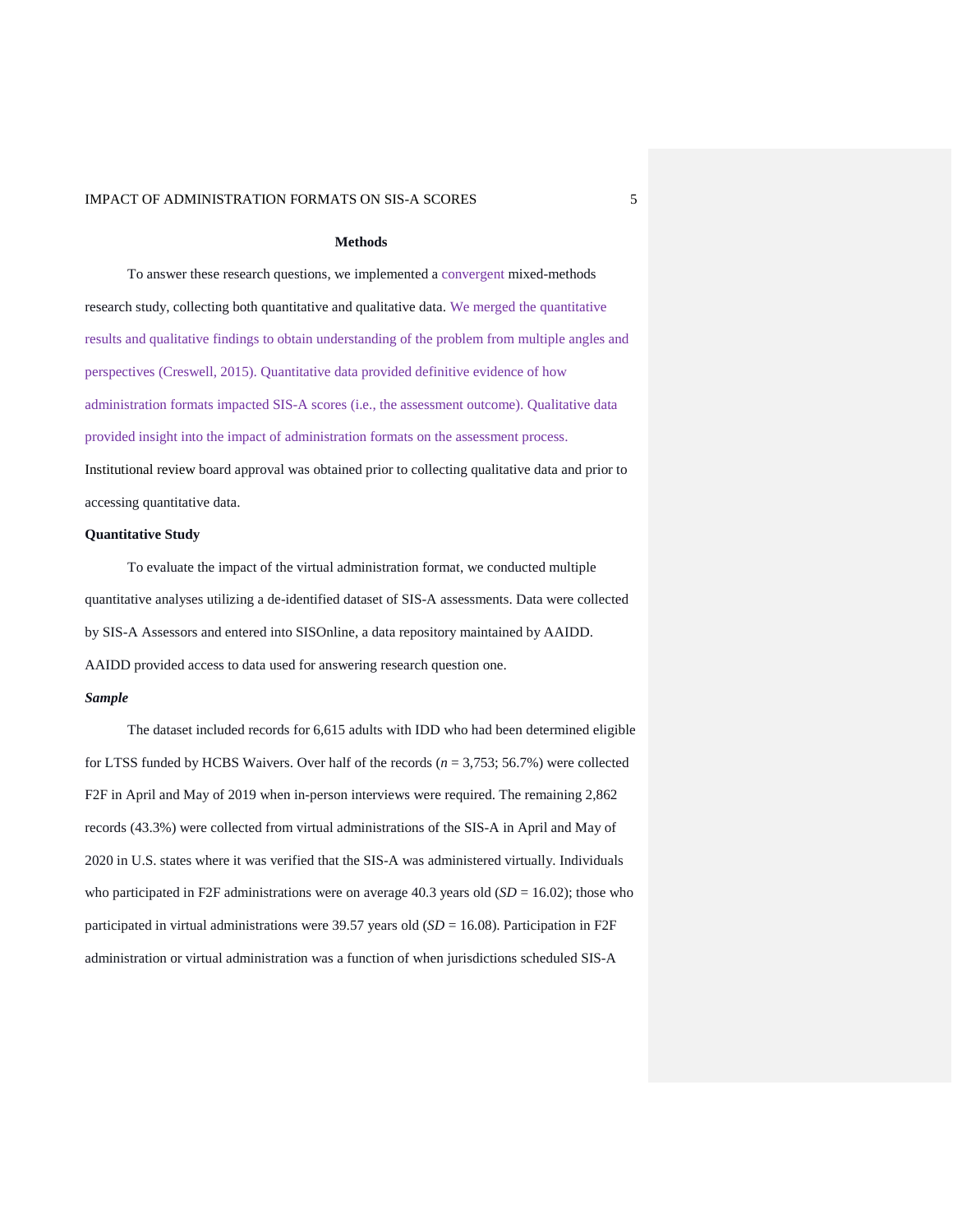assessments and what format was being used at that time. Data from in-person and virtual assessments came from the same nine, geographically diverse U.S. states.

#### *Measure*

As a part of each state's LTSS budget development process, all respondents were assessed using the SIS-A (Thompson et al., 2015) with assessment information gathered through a structured interview process. Assessments were conducted by a trained professional, referred to as a SIS-A Assessor, and included at least two respondents who knew the person being assessed well. The SIS-A consists of three sections. Section One, a non-standardized portion of the scale, includes 32 items that measure a person's support needs related to medical conditions and/or behavioral concerns. Section Two, the standardized portion of the scale, includes 49 items across six subscales. Each item describes a common life activity, and people are assessed in regards to the intensity of support required to fully participate in that life activity. Items are rated on a fivepoint scale against three support dimensions (i.e., time, frequency, and type). Assessment results from Section Two generate standard scores for each subscale as well as a composite standard score that reflects a person's overall intensity of support needs. Section Three includes eight items measuring self-advocacy, civic engagement, and self-determination. Items in Section Three are structured and scored in the same way as items in Section 2; however, no standard scores are produced from Section Three.

#### *Data Analysis*

To answer research question one, we applied multi-group measurement invariance testing to determine if responses were similar across groups. Specifically, in a step-wise process, configural, weak, and strong models are evaluated to judge invariance in structure, factor loadings, and indicator intercepts, respectively. To examine multi-group measurement invariance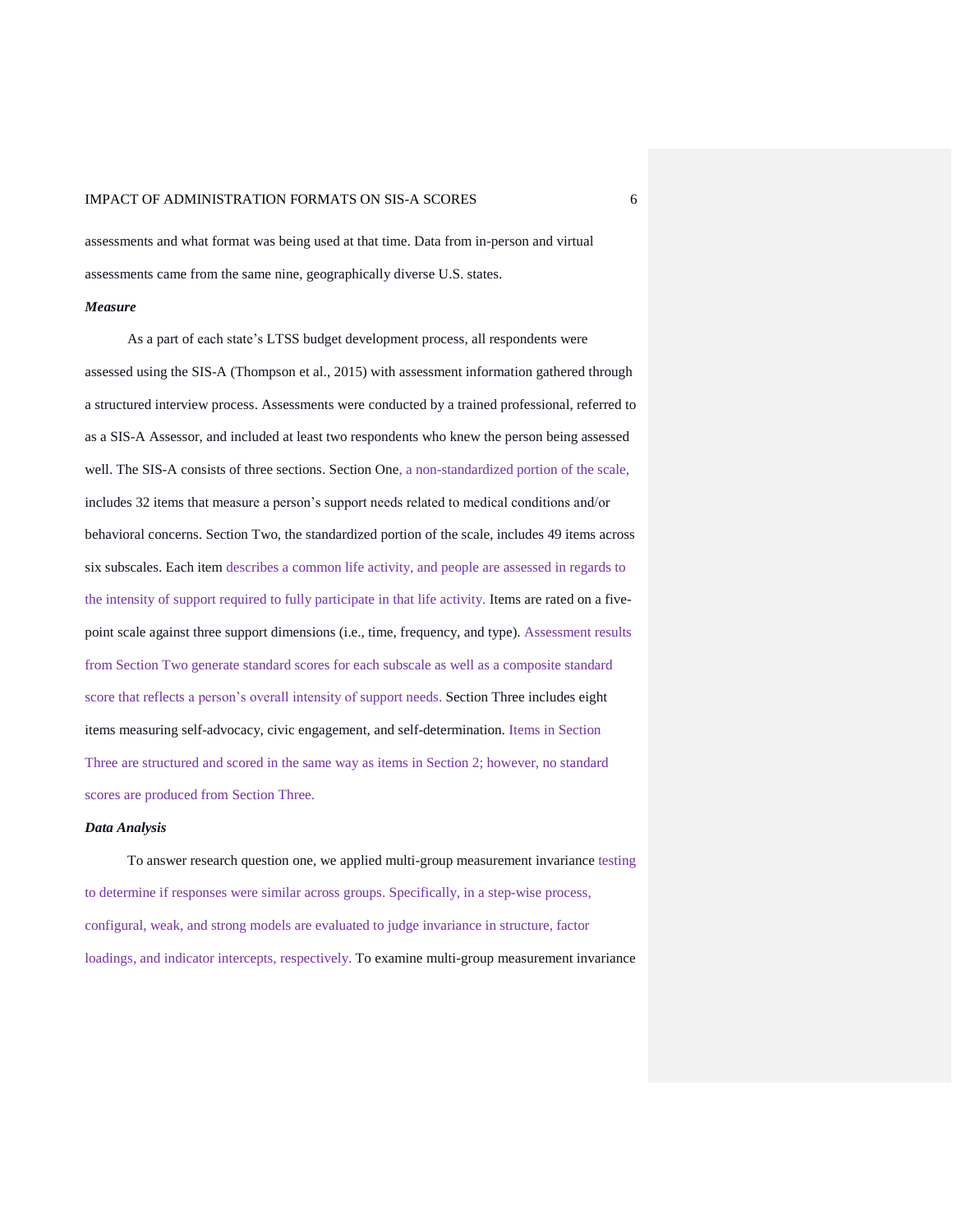for support needs, we created a model with a support needs factor using raw subscale scores from Section Two for Home Living, Community Living, Employment, Lifelong Learning, Social, Health and Safety as indicators. The fixed-factor method of identification, in which the latent variances of the construct are fixed to one, was used for scale identification. In the configural model to compare structure in the first step, we examined model fit using the comparative fit index (CFI), the Tucker-Lewis index (TLI), and the root mean squared error of approximation (RMSEA). Models with good fit have CFIs and TLIs closer to one (Raykov & Marcoulides, 2006). The RMSEA measures lack of fit, with lower values closer to zero indicating a good fitting model. Because we used a one-factor model with small residuals, we did not expect the models would exhibit acceptable fit using RMSEA statistics (Kenny et al., 2015). If the model fit was acceptable with equal structure, the second step estimated the weak model with equal factor loadings. We focused on overall change in model fit statistics from the configural model to the weak model with minimal change in CFI  $(< .01$ ; Cheung & Rensvold, 2002). In the third step the indicator intercepts (means of the individual items) were equated to test strong invariance. Strong model fit statistics were then compared to the weak model fit statistics using the same criteria that was used to compare the weak to the configural model. Establishing multi-group measurement invariance would indicate that the SIS-A was invariant across groups, allowing for the examination of latent scores across groups. To examine latent differences, we used the Satorra-Bentler scaled chi-square test (Satorra & Bentler, 2010) to compare models. Mplus 7.3 (Muthén & Muthén, 2015) with robust maximum likelihood estimation (MLR) was used for all analyses.

## **Qualitative Study**

*Participants*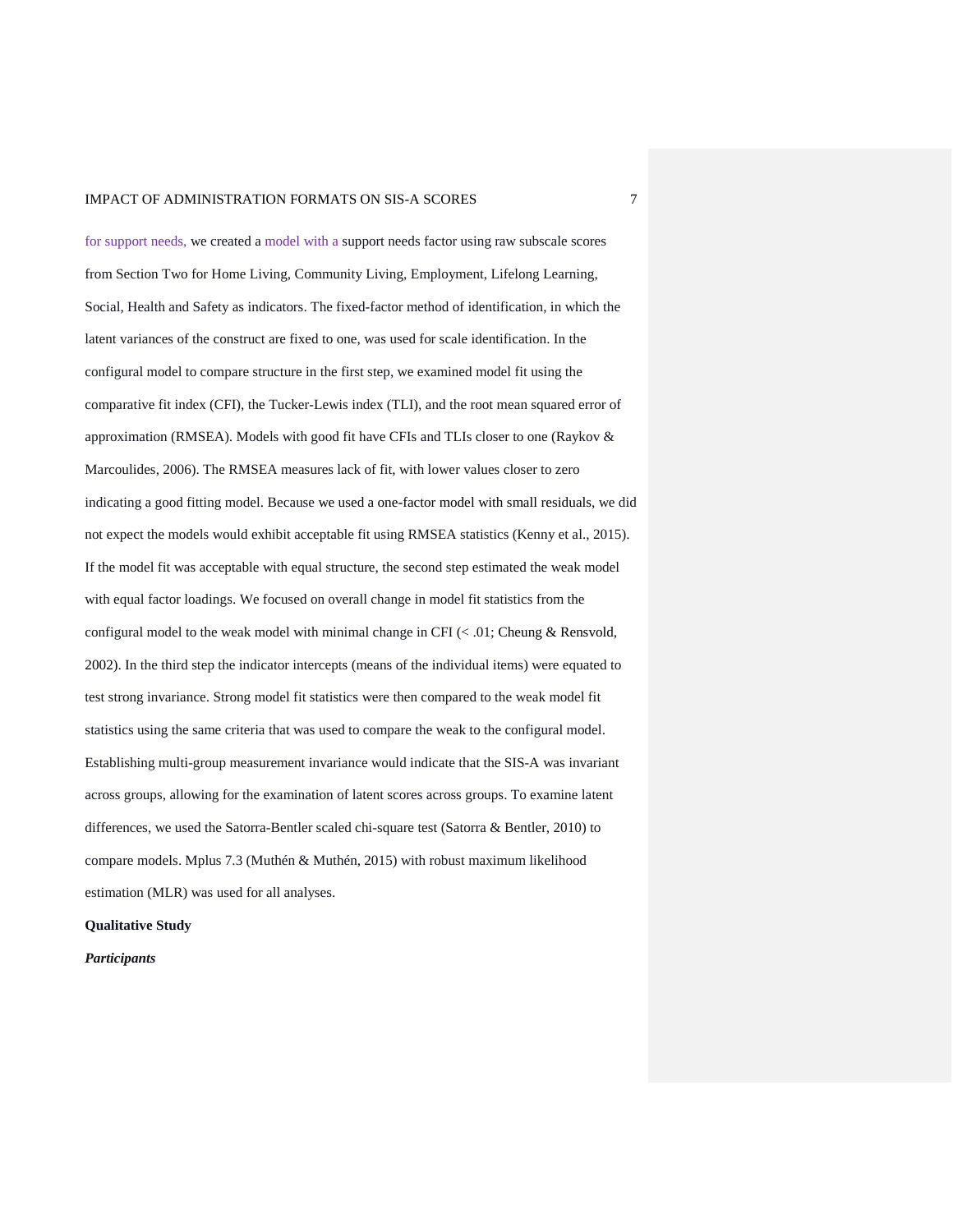Focus group participants included 21 SIS-A Assessors with experience administering the SIS-A in both F2F settings and virtually using video-conferencing technology. Participants administered the SIS-A across diverse geographical regions of the U.S. Every participant identified as female. Seventeen participants were Caucasian, while four were other ethnicities, including African American  $(n = 3)$  and two or more ethnicities  $(n = 1)$ . All participants held either bachelor's degrees or master's degrees in disciplines associated with the field of intellectual and developmental disabilities (IDD), including social work, special education, and rehabilitation counseling. Participants had been administering the SIS-A for varying lengths of time, ranging from one to fifteen years. The majority of participants received their original SIS-A certification from AAIDD ( $n = 11$ ) or state disability organizations ( $n = 4$ ). Eighteen participants received training addressing virtual SIS-A administration at the onset of the COVID-19 pandemic. Most participants ( $n = 16$ ) had never administered the SIS-A virtually prior to the COVID-19 pandemic. Participants used a variety of platforms to facilitate virtual administrations, including Zoom ( $n = 19$ ), Microsoft Teams ( $n = 4$ ), and Webex ( $n = 1$ ).

#### *Recruitment*

Purposive sampling was used to recruit SIS-A Assessors to participate in focus groups. We requested recommendations of potential SIS-A Assessors from the AAIDD Director responsible for overseeing SIS Programs. The AAIDD Director connected us with administrators from organizations responsible for administering the SIS-A, and we provided an explanation of the study as well as an overview of participant responsibilities and relevant timelines. We requested that they share recruitment materials with SIS-A Assessors within their organizations, and interested SIS-A Assessors were instructed to follow up via email with the lead author to express their willingness to participate. Upon hearing from interested SIS-A Assessors, we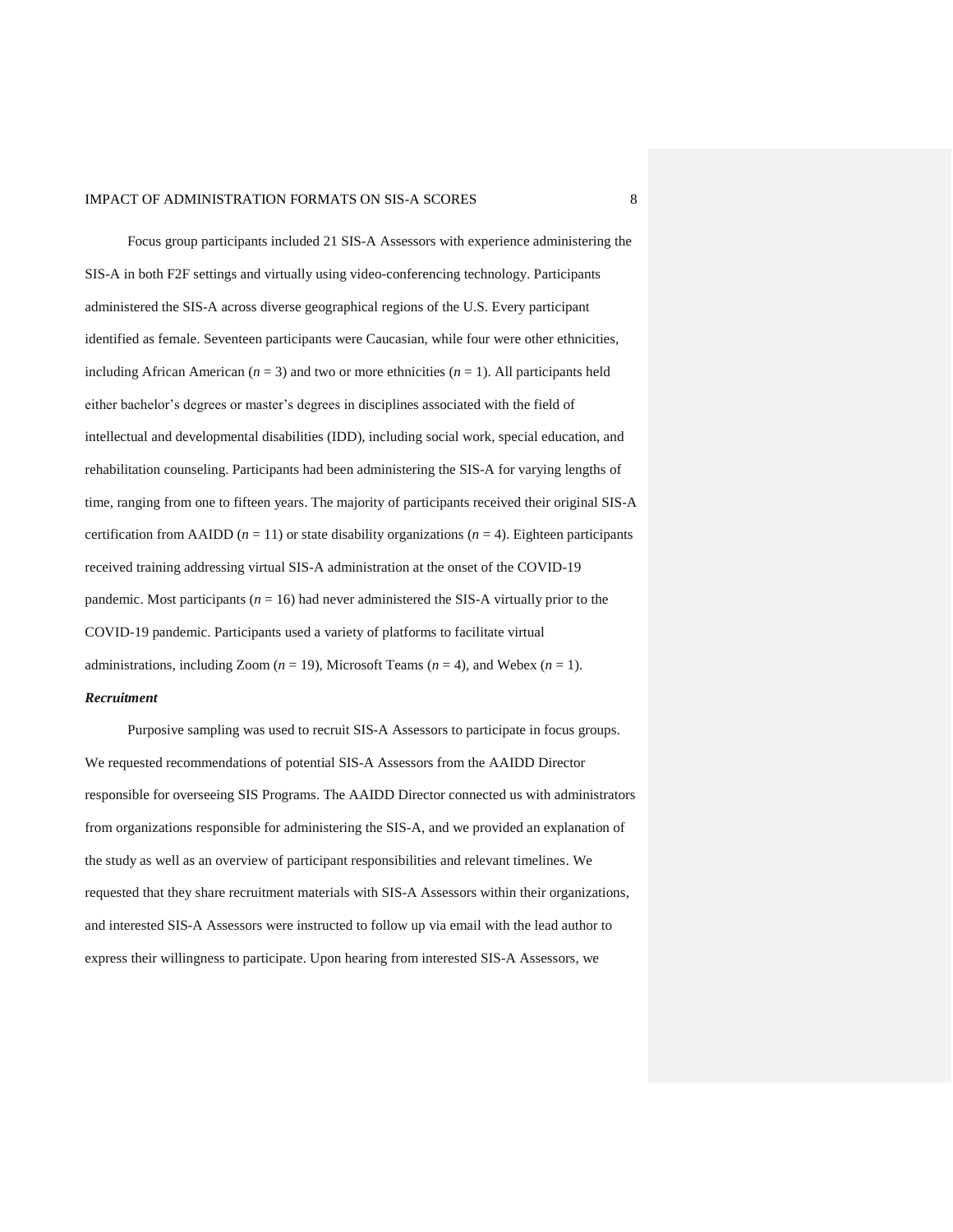shared consent forms and scheduled their participation in a focus group. All SIS-A Assessors who expressed interest and met the study's inclusion criteria participated in the focus groups. Of the 25 SIS-A Assessors invited, 21 participated.

#### *Focus Group Procedures*

To understand the impact of the virtual format on the SIS-A administration process, we conducted focus groups with SIS-A Assessors. To ensure that each focus group covered the study's intended topics, we developed open-ended semi-structured questions to capture participants' perspectives (Rubin & Rubin, 2005). Questions addressed the advantages and disadvantages of virtual administration; impact on rapport, timing, and information gathered; strategies for virtual administration; and future use of virtual administration. We also developed interview probes for each semi-structured interview question. Interview probes were used when participants provided short responses or "non-answers" and when it was clear that the respondent had not understood the question. Focus groups were conducted using Zoom, an online videoconferencing platform. Five focus groups were carried out with three to six SIS-A Assessors each, a number of participants conforming with the field's current recommendations (Harrell  $\&$ Bradley, 2009).

#### *Data Handling & Analysis*

We relied upon qualitative methods associated with grounded theory to guide data analysis (Charmaz, 2009). Two researchers, one with extensive SIS-A research experience and one with SIS-A practitioner experience, supported analysis efforts. To analyze focus group transcriptions and construct relevant themes, we utilized a three-step process: (a) prepare data; (b) explore data; and (c) reduce data (Bazeley, 2013). During the "prepare data" step, we had each digitally recorded focus group transcribed by an independent organization, and we reviewed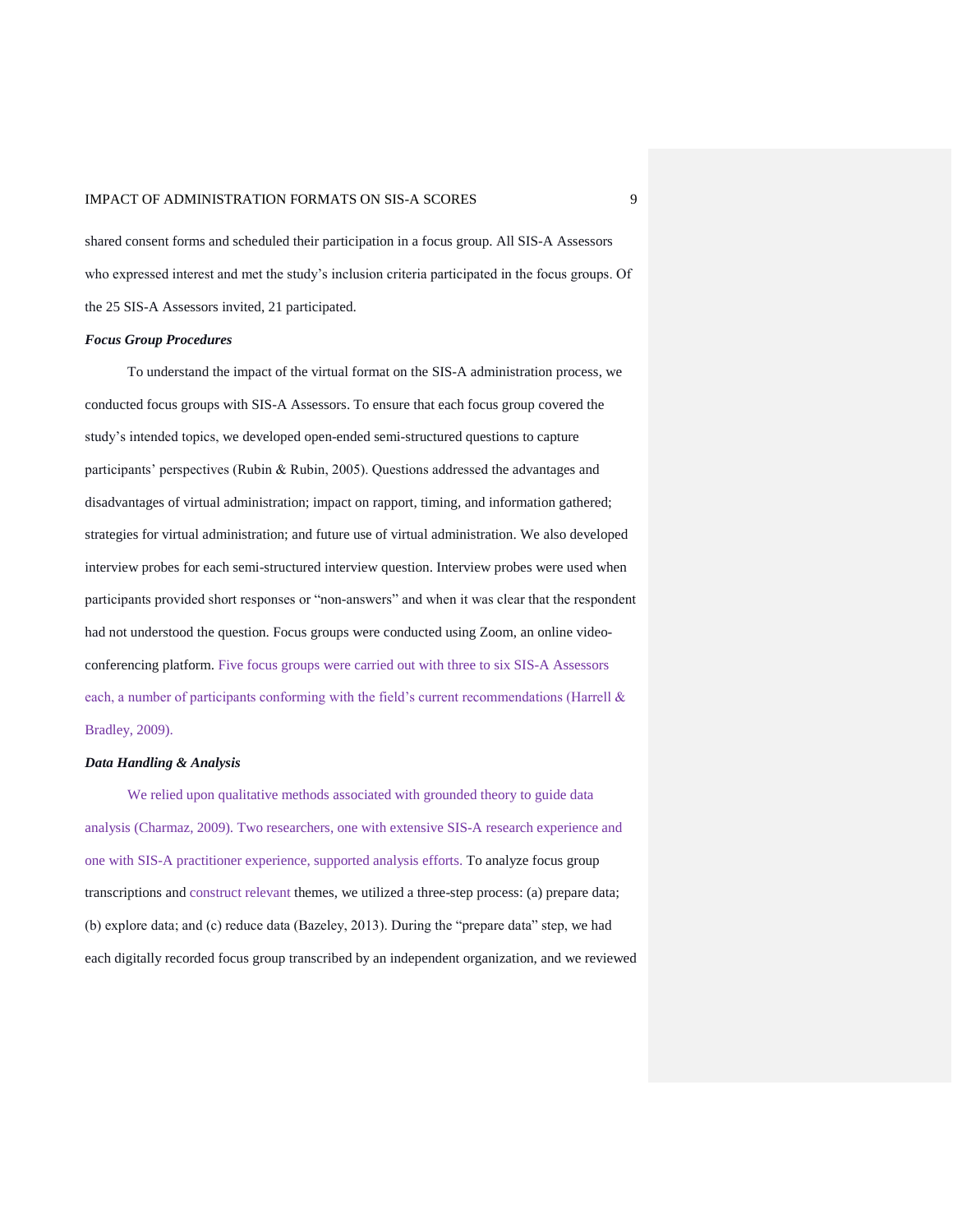each transcription to ensure accuracy. After review, we uploaded documents into Dedoose (8.1.21), a qualitative analysis software. During the "explore data" step, we actively engaged with the data. We used inductive open coding to identify intial codes. During this stage, we also wrote research memos. Memos included reflections regarding the collected data. During the "reduce data" step, we reviewed transcriptions using axial coding to combine related codes and construct final code names and definitions (Corbin & Strauss, 2008). Throughout each stage of coding, we made decisions through consensus. For any disagreement, we shared our rationale for coding and/or critique of coding decisions until an agreement was reached.

#### **Results**

#### **Quantitative Findings**

Research question one asked: "Does virtual administration of the SIS-A impact SIS-A scores? If so, what is the nature and extent of the impact?" To answer this question, SIS-A scores were evaluated for multi-group measurement invariance at the support need domain level using raw scores. When considering comparative fit statistics, model fit at the configural level was acceptable  $(CFI = 0.95, TLI = 0.92)$ . Similarly, model fit at the weak level was also acceptable when considering comparative fit statistics  $(CFI = 0.95, TLI = 0.94)$ . Overall change in model fit from the configural level to the weak level was acceptable (*ΔCFI* = 0.000), indicating factor loadings could be equated across administration formats. Finally, the estimation of the strong model appeared to fit equally as well (*CFI* = 0.92, *TLI* = 0.95). Change in model fit from the weak level to the strong level was also acceptable (*ΔCFI* = 0.003), indicating indicator intercepts could be equated across administration formats. As expected, RMSEA values were larger than typically acceptable (>.08), but improved in each invariance step as degrees of freedom increased (Kenny et al., 2015). We were able to establish measurement invariance at the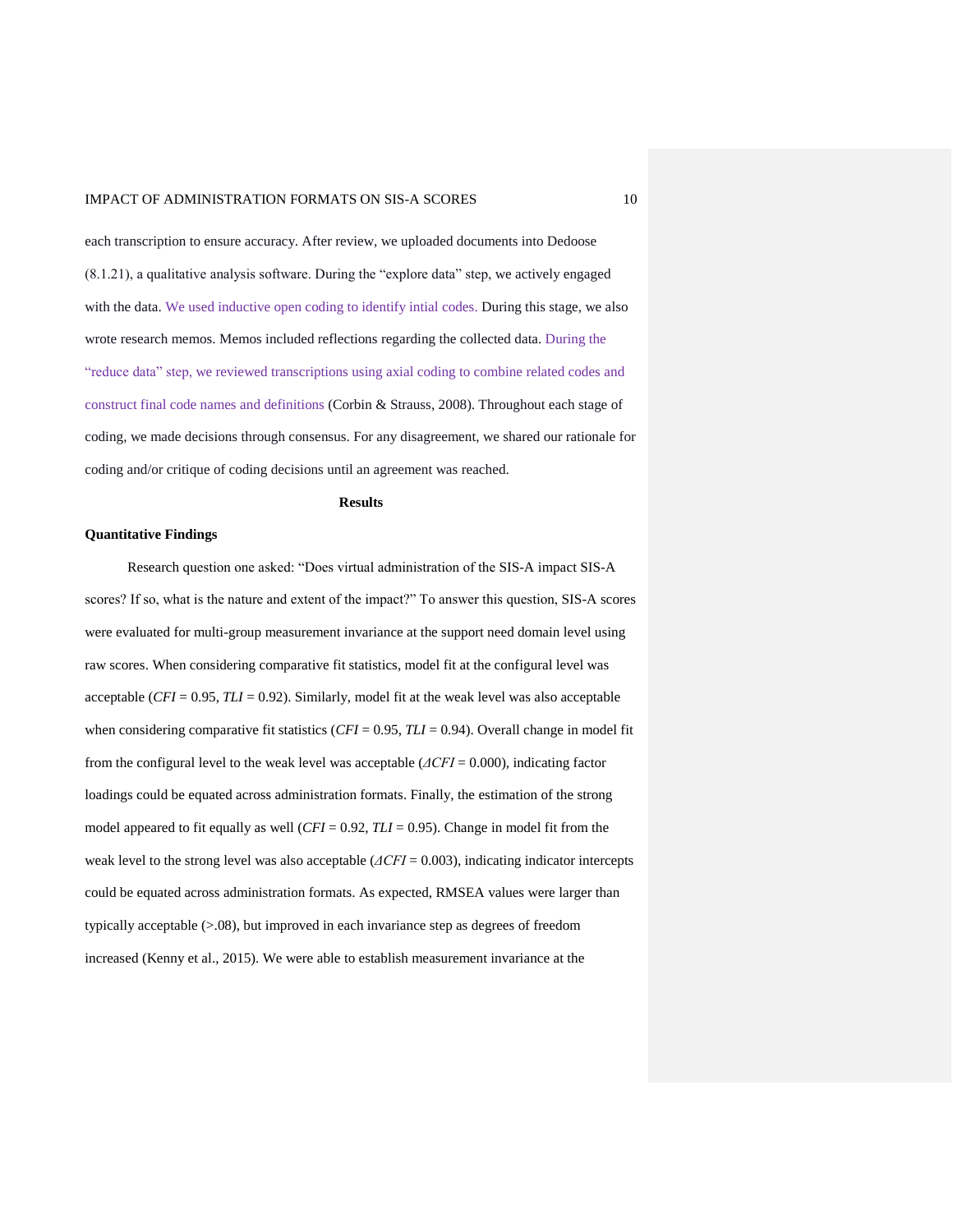configural, weak, and strong levels with this sample. These results confirmed that group comparisons across administration formats could be conducted. Model fit information for the null model and each level of invariance testing are reported in Table 1.

Once the model for this sample was judged to be invariant for the strong model, we progressed to testing invariance of the latent means. Doing so enabled examination of mean level changes in the constructs across the two measurement occasions. A model constraining the latent means across measurement occasions was estimated and compared to the strong invariant model. The model constraint decreased model fit ( $\Delta \chi^2 = 23.34$ , df = 1, p < .001) indicating the latent means could not be equated, and neither could the latent variance ( $\Delta \chi^2 = 18.24$ , df = 1, p < .001). In our final model, we added age, the only demographic variable included in the de-identified dataset, as a covariate in the model. With support needs regressed on age, only 0.5% ( $\beta$  = 0.004, SE = 0.001) of variance was explained in support needs for F2F assessments and only 0.8% ( $\beta$  =  $0.005$ , Se =  $0.001$ ) of the variance was explained in support needs for virtual assessments.

To understand the meaning of this statistical difference, we considered differences in mean scores. Results indicated that SIS-A raw scores estimated by the support needs factor were around ten points higher when the measure was administered using the virtual format  $(M =$ 346.126, SD = 74.31) than when it was administered using the F2F format ( $M = 336.421$ , SD = 82.41). This difference translated to a 1 point difference in the standardized support needs index and latent  $d = 0.11$ , a small effect (Cohen, 1992).

#### **Qualitative Findings**

Research question two asked: "What are the perspectives of SIS–A Assessors regarding the impact of administration formats on SIS–A scores and the SIS–A administration process?" To answer this question, we conducted focus groups with SIS–A Assessors experienced in using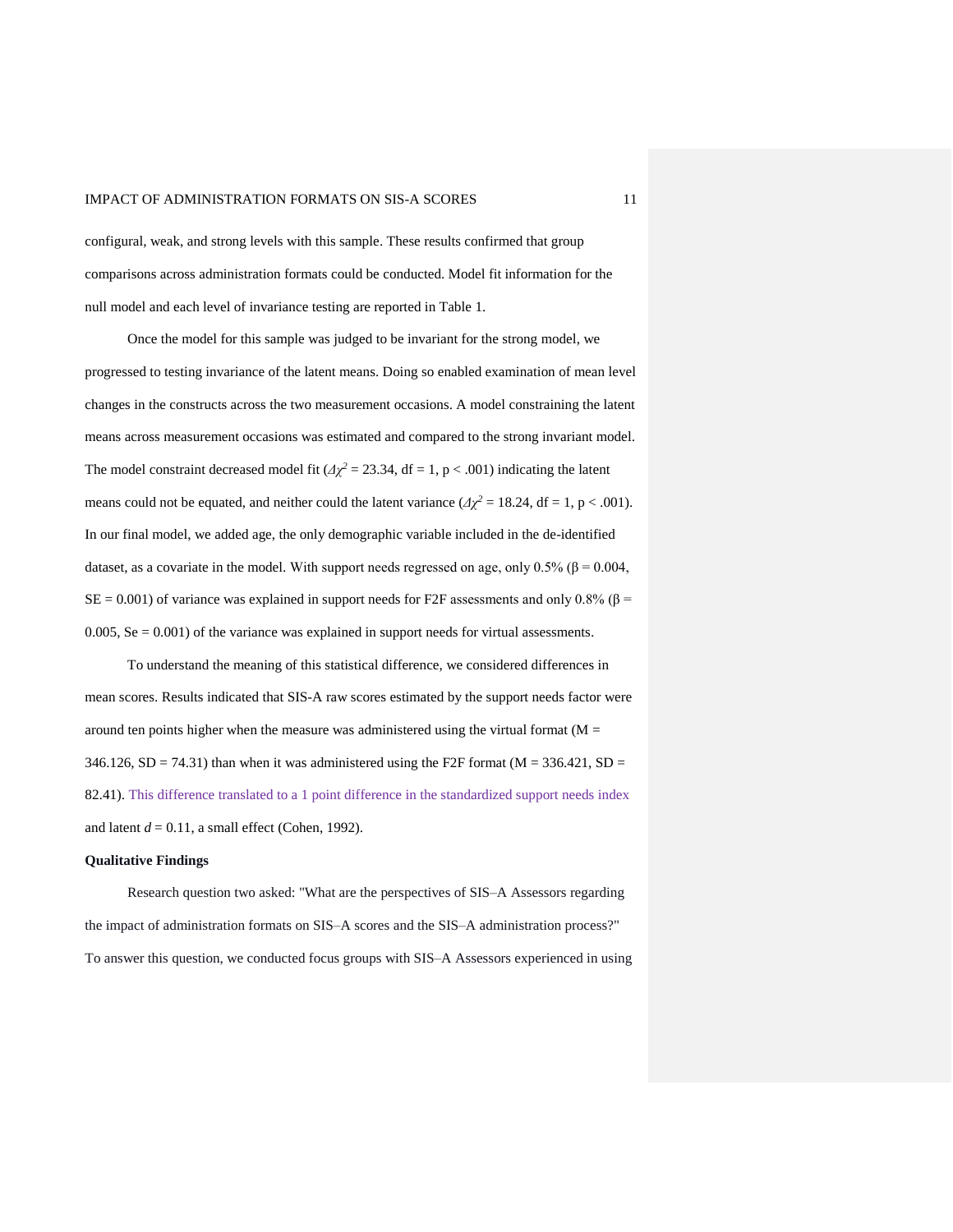both F2F and virtual administration formats. Through analyses, researchers constructed a total of thirty-five codes, further condensed into five themes, which are discussed below and illustrated with supportive quotes in Table 2.

#### *Impact of Virtual Administration on SIS-A Scores*

One objective of focus groups was to understand SIS-A Assessors' perspectives regarding product outcomes of SIS-A assessments administered virtually. Semi-structured interview questions addressed focus group participants' perspectives regarding the validity and reliability of SIS-A scores generated using the virtual administration format. Despite using a new administration format, participants felt that generated SIS-A scores were valid and reliable. More to the point, participants did not perceive the SIS-A scores of people who were assessed virtually would have been different had the assessment been conducted in person.

## *Impact of the Virtual Format on the SIS-A Administration Process*

Another aim of focus groups was to understand the impact of the virtual format on the process of administering the SIS-A. To understand this, semi-structured interview questions addressed topics such as the impact of the virtual format on timing and information gathered. Across all focus groups, SIS-A Assessors reflected on advantages and disadvantages and the impact of the virtual administration format on the length of the assessment process.

**Advantages and Disadvantages.** All focus group participants identified numerous advantages of the virtual administration format. One commonly cited advantage related to increased flexibility. Focus group participants noted that virtual administration allowed meetings to be scheduled when high-quality respondents were available, to be split into multiple sessions, and to be rescheduled at the last minute. Another frequently mentioned advantage of the virtual format was increased accessibility for SIS-A respondents. Focus group participants indicated that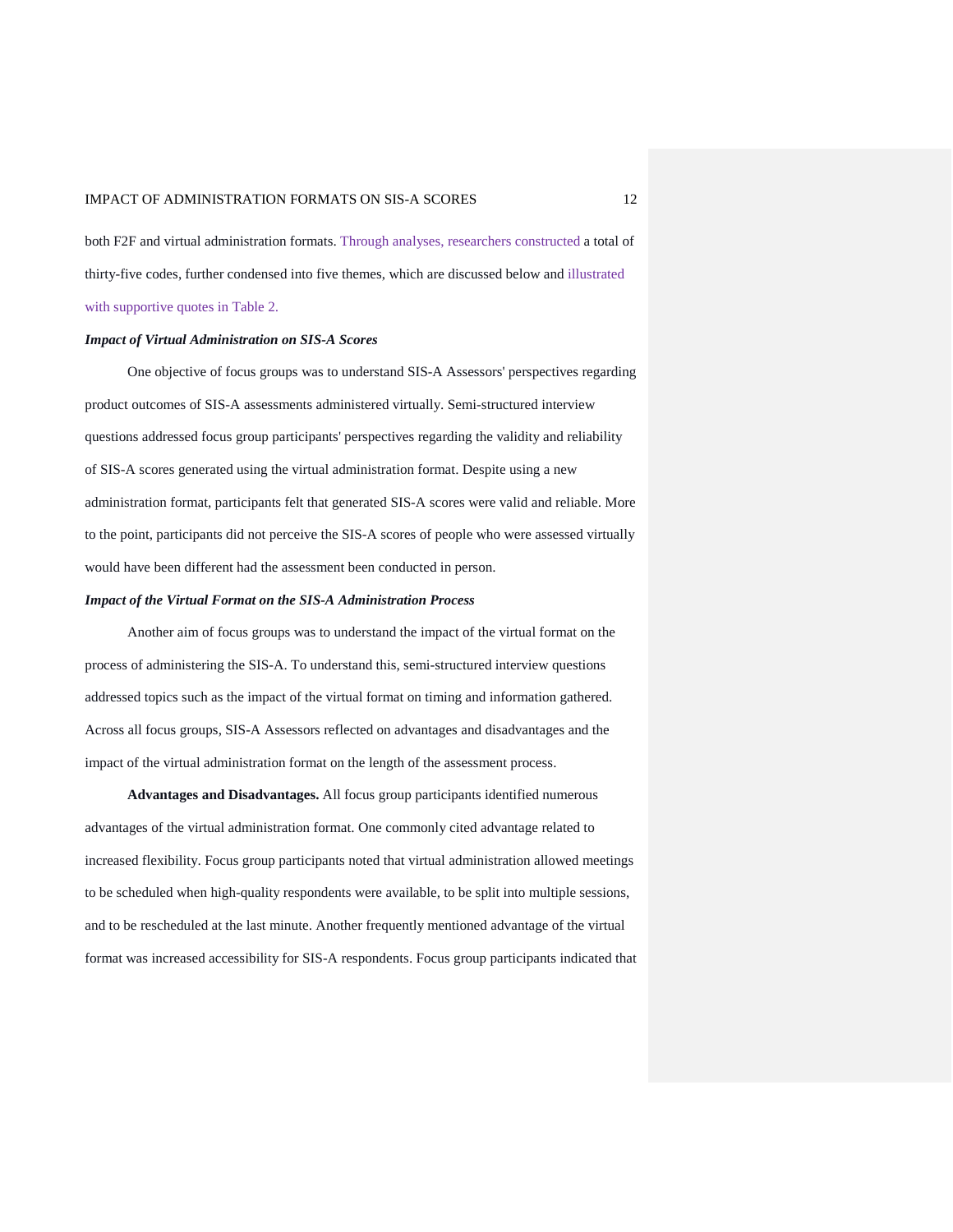the virtual administration format reduced the demands placed on family respondents, minimizing transitions and unknowns. The increased flexibility and accessibility of the virtual format ultimately led to increased participation by family members and professionals.

Focus group participants also identified disadvantages to using the virtual format. One commonly cited disadvantage related to group interview facilitation challenges. Focus group participants attributed group interview facilitation challenges to distractions, including environmental distractions (i.e., a ringing doorbell or family pets) and competing work responsibilities (i.e., emails). Focus group participants also connected group facilitation challenges to a loss of effective strategies, noting that strategies commonly used in F2F settings were not always available or effective in the virtual format.

Another disadvantage regularly identified was a reduction in the type and amount of information available. One reason commonly cited for this reduction in information was limited opportunities to informally interact with respondents. Focus group participants also attributed the reduction in information to limited non-verbal information and cues. This specific disadvantage was often mentioned in conjunction with comments addressing respondents' specific support needs and using certain types of technology. Increased fatigue was also frequently identified as a disadvantage. Focus group participants attributed increased fatigue to technology demands.

**Impact on Timing***.* Participants consistently described the impact of the virtual format on the timing of the SIS-A administration throughout focus groups. Across all focus groups, participants identified ways in which the virtual format lengthened the amount of time it took to administer the SIS-A. Focus group participants attributed increases in administration time to the specific type of technology being used. For instance, multiple focus group participants recounted instances when they had to read the rating key to respondents participating in the SIS-A using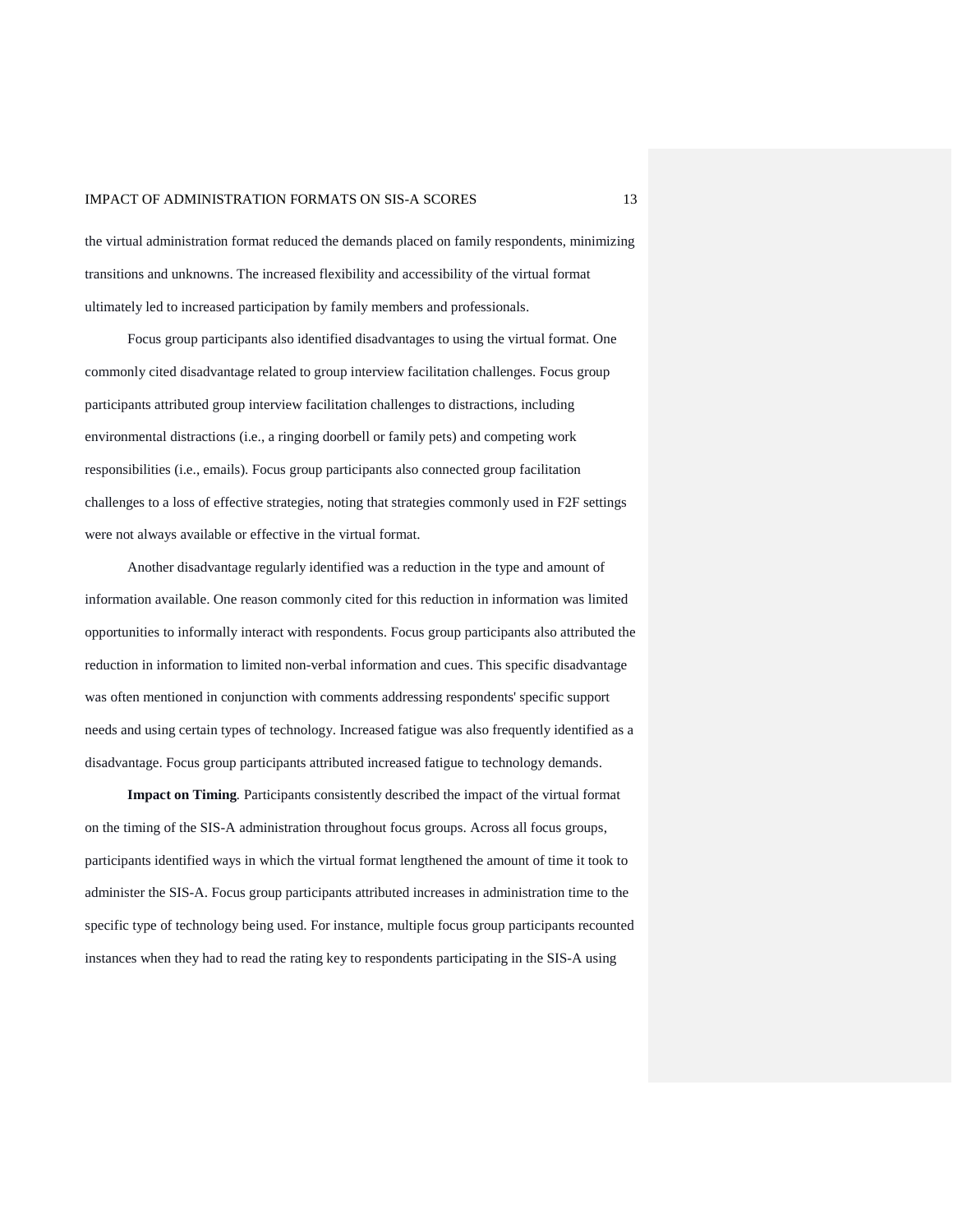audio-only technologies, significantly lengthening the administration time. Finally, focus group participants noted a need to engage an increased number of respondents during virtual administrations, impacting the timing of administration. Focus group participants also identified numerous ways in which the virtual format increased time demands in ways unrelated to the administration itself but associated with the administration process overall. Participants cited an increased amount of time needed to prepare for the virtual administration format.

Although the virtual format often led to timing increases, participants also identified ways in which this format reduced certain timing aspects of the administration, an idea mentioned across all focus groups. Time reductions were primarily attributed to diminished travel demands. When discussing reductions, focus group participants also pointed to opportunities to develop and distribute final reports more quickly.

#### *Factors Influencing the Effectiveness of Virtual SIS-A Administration*

Although not a specific focus of semi-structured interview questions, focus group participants frequently identified and described various factors influencing the effectiveness of the virtual administration format. Two groups of factors were identified, respondent characteristics and technology types.

**Respondent Characteristics.** Across all focus groups, participants identified various respondent characteristics that influenced the effectiveness of virtual administration. Focus group participants made it clear that the virtual administration format was advantageous for people with certain types of support needs and disadvantageous for others. SIS-A Assessors indicated that respondents who struggle with transitions, who struggle to sustain attention, and who have specific medical conditions tended to benefit from the virtual administration format. SIS-A Assessors indicated that respondents who do not communicate verbally and respondents who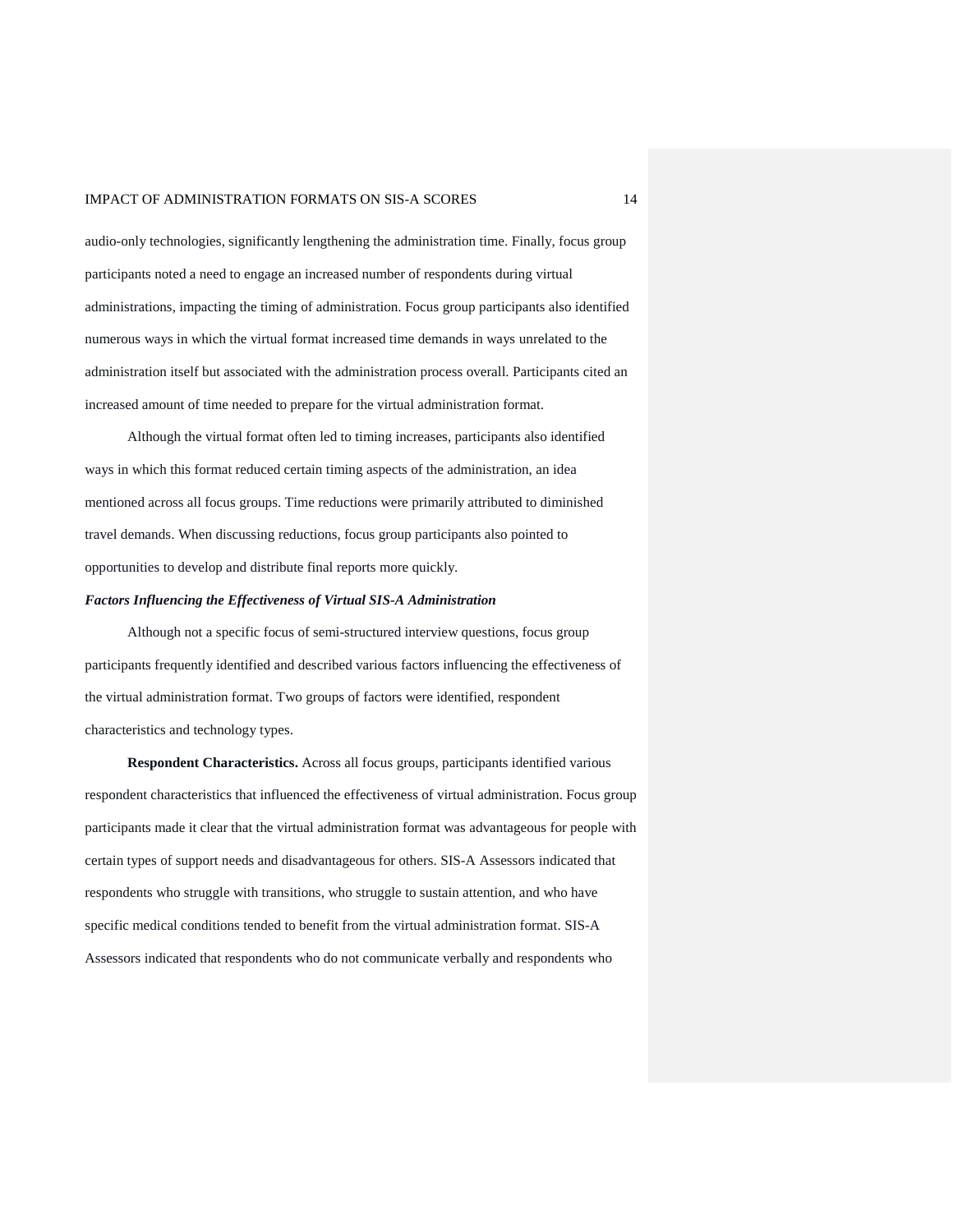have hearing loss often do not benefit from the use of the virtual administration format.

Another type of influential respondent characteristic included comfort with technology. Focus group participants clarified that if respondents are comfortable with the technology being used to facilitate the virtual administration, this format can be very advantageous. Conversely, if respondents are uncomfortable with technology, this format can be disadvantageous.

**Technology Type.** Across all focus groups, participants identified ways in which different types of technologies influenced the process of virtual administration. From participants' commentary, it was clear that type of technology mattered. Overwhelmingly, participants felt that the use of technology with video capabilities was the preferred way of administering the SIS-A virtually, as it enabled the sharing of materials and provided opportunities to gain more information about and from respondents. Participants also frequently commented on the use of smartphones to facilitate video-based virtual administrations. Although this option was preferred to audio-only technology, participants indicated that the use of smartphones was not optimal, as it made it difficult to share materials and engage the full range of participants. Participants also reflected on limited and unstable internet access, which influenced respondents' ability to participate in virtual administration effectively.

The use of technology with audio-only capabilities was the least preferred virtual administration format. Participants indicated that this type of technology requires more timeintensive comprehension strategies, such as reading rating keys and requesting frequent verbal responses instead of relying on non-verbal cues. Additionally, participants shared that this type of technology further limits information available about and given from respondents. *Strategies for Enhancing the Effectiveness of Virtual SIS-A Administration*

An important, albeit secondary, focus of semi-structured interview questions was on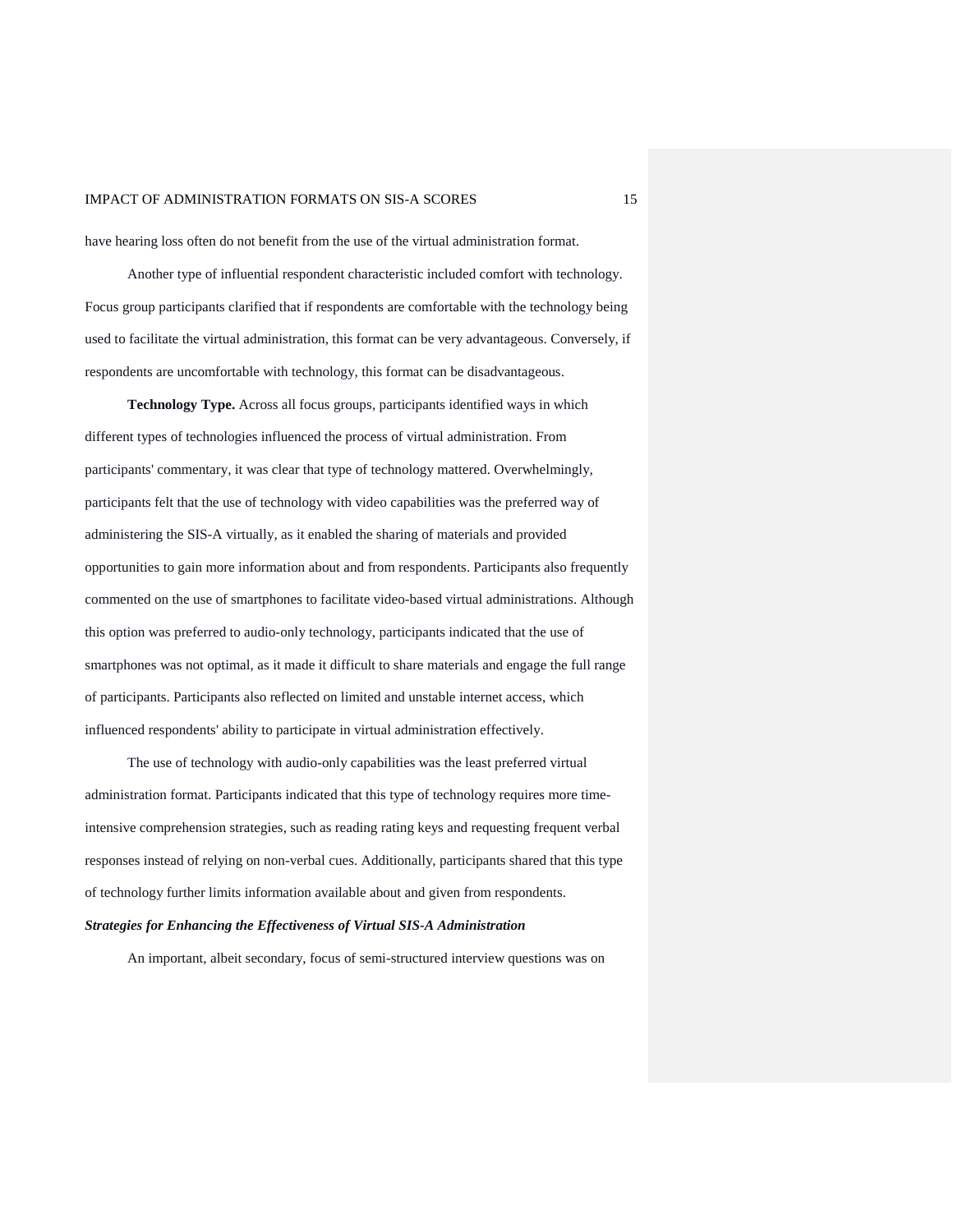identifying strategies that enhance the effectiveness of the virtual administration process. Identified strategies addressed rapport-building, supporting respondent comprehension, group facilitation, and technology problems.

**Rapport Building.** Across all focus groups, SIS-A Assessors consistently identified strategies for building rapport during a virtual administration. Certain strategies explicitly focused on establishing rapport with the primary respondentns (i.e., the people with disabilities who were being assessed). For instance, SIS-A Assessors recommended inviting the primary respondent to join the virtual meeting in advance of other respondents. Other strategies focused on establishing rapport with the broader group of respondents. SIS-A Assessors further emphasized the need to be very attuned to their respondents' facial expressions during the interview and to provide respondents with ample verbal reassurance that confirmed their respondents' input was correctly understood. Finally, the importance of inserting humor and projecting empathy throughout the interview was emphasized by the SIS-A assessors.

**Supporting Comprehension.** Although mentioned less frequently, another set of strategies focused on supporting comprehension throughout virtual administration. Participants recommended sharing relevant materials, such as the rating key and respondent guide, ahead of the meeting and taking time during the virtual administration to explain the materials. Specifically, participants noted the benefit of ensuring every respondent had access to the rating key throughout the virtual administration process. SIS-A Assessors also identified the need to encourage respondents to identify confusion.

A smaller portion of comments focused on strategies for supporting SIS-A Assessors' comprehension. SIS-A Assessors described the impact of virtual administration on their understanding of respondents with disabilities. SIS-A Assessors suggested taking time to learn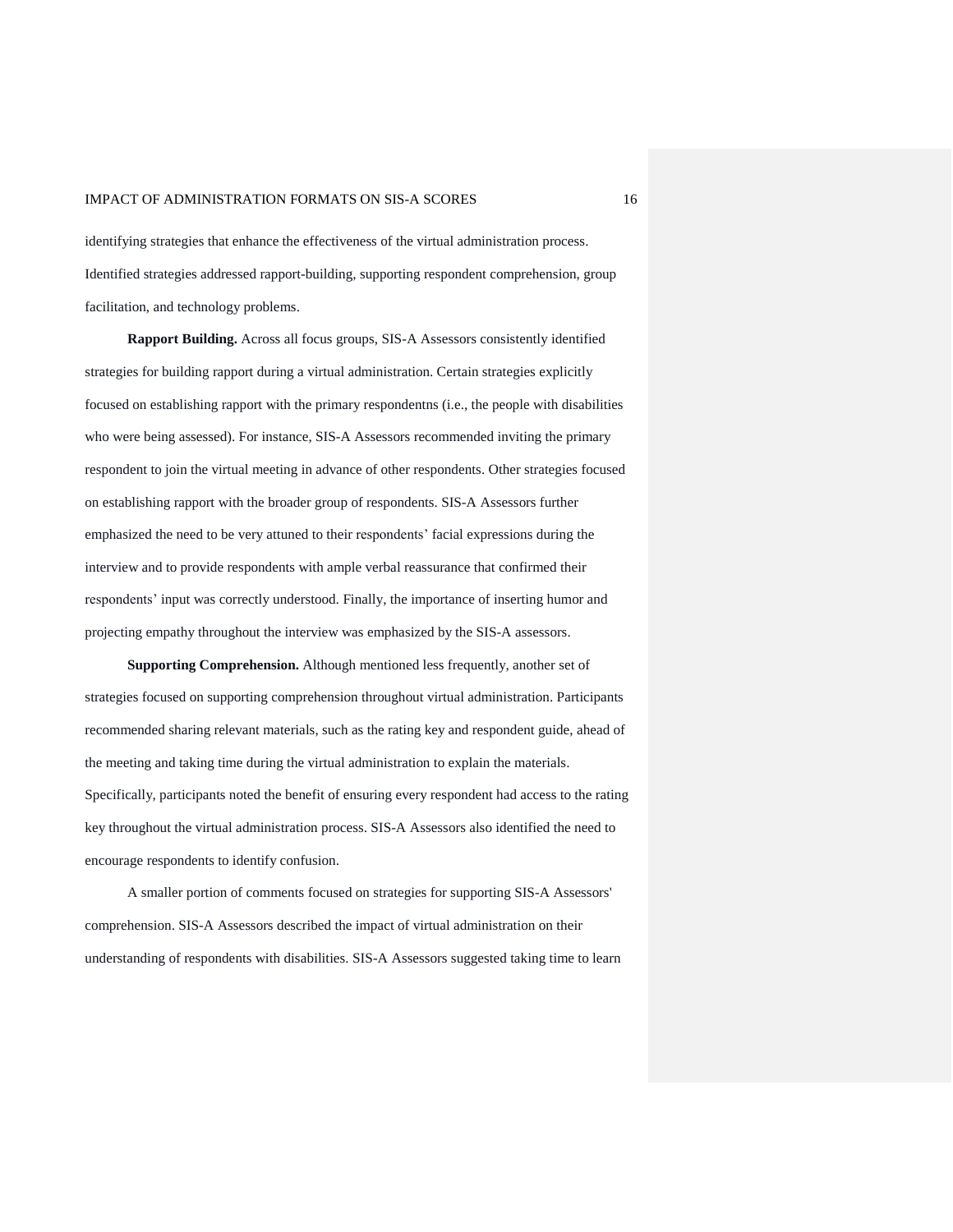more about the primary respondent to offset this impact. For instance, one participant shared her preferred strategy, being introduced to the primary respondent.

**Group Facilitation.** The most frequently described set of strategies addressed group facilitation. To effectively manage groups in the virtual setting, SIS-A Assessors recommended identifying limits of the virtual format and providing workarounds. To ensure the participation of all respondents, SIS-A Assessors noted the benefit of encouraging all respondents to participate and calling on them by name to ensure this happens. SIS-A Assessors also noted the need to take frequent breaks.

**Technology Issues.** A final set of strategies, and the set of strategies most often brought up by focus group participants, addressed proactively addressing technology issues associated with the virtual administration format. To ensure a meeting without technical problems, participants described a need to identify and address potential technology issues before the meeting. At the start of meetings, participants recommended providing strategies to use throughout the meeting if technology problems arose. In rare instances, participants identified a need to have a case manager go to the house of the person with a disability to provide support with the technology throughout the meeting.

## *Future Use of Virtual SIS-A Administration*

Each focus group reflected on the continued use of the virtual administration. SIS-A Assessors identified the types of training that would best prepare others for virtual administration and identified the need for decision-making guidelines and best practices.

**Training Needs.** As a result of COVID-19, many focus group participants did not have the opportunity to engage in targeted training before implementing the virtual administration format. As a result of this experience, they gained a clear understanding of the demands of the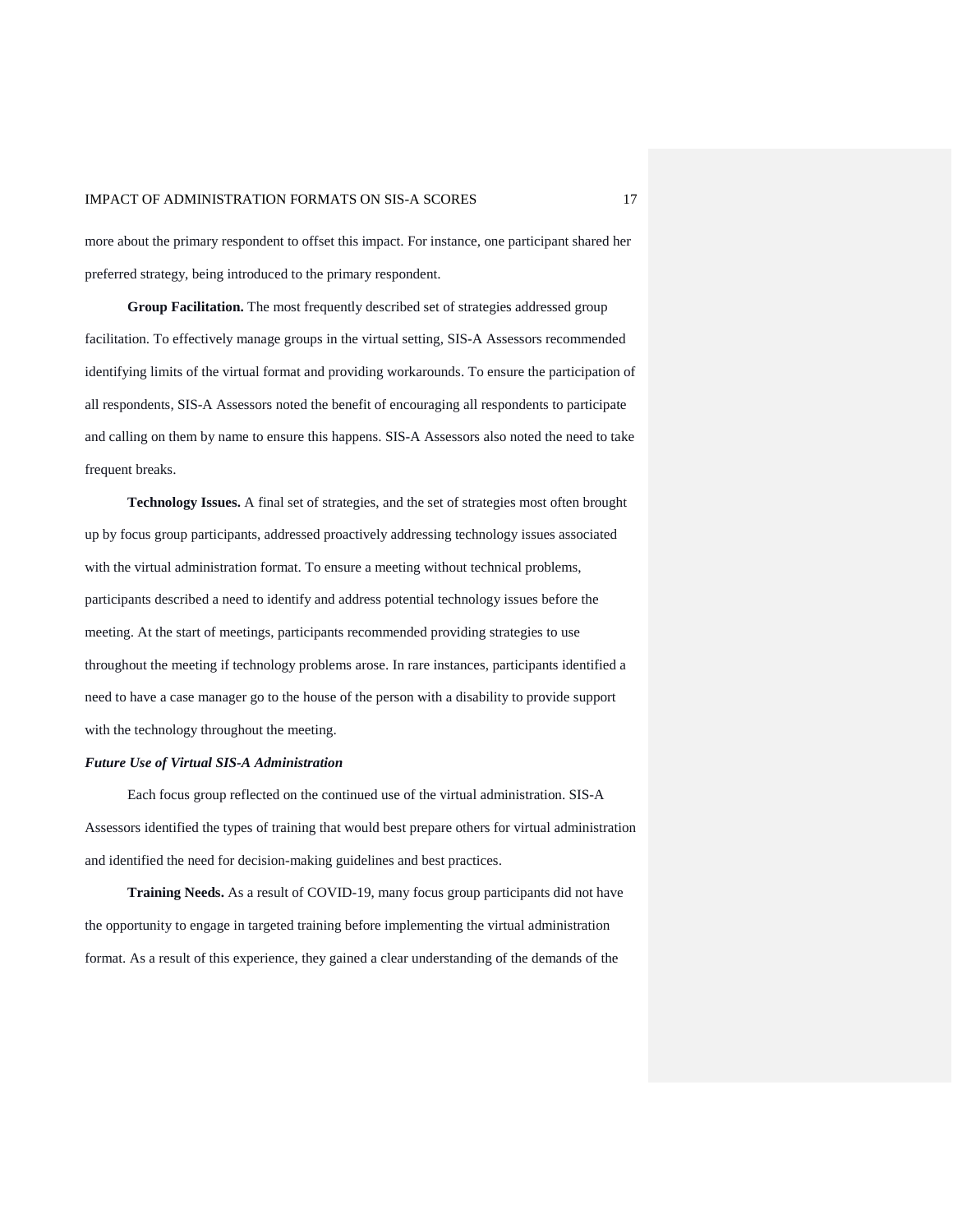different administration formats and the types of training that would best prepare future SIS-A Assessors. To prepare other SIS-A Assessors for virtual administration, focus group participants recommend training addressing technology. Specifically, training should prepare SIS-A Assessors to identify and solve technology problems and prepare them to utilize different technology features to support group facilitation. Participants also identified the need for training related to virtual administration strategies. Specifically, training should address strategies for engaging respondents in the virtual format, strategies for managing the group, and strategies for working within the confines of the virtual setting. Focus group participants described the need for training related to protecting privacy. Specifically, training should address strategies for maintaining confidentiality and protecting privacy in the virtual setting.

**Guidelines and Recommended Best Practices.** Throughout focus groups, participants repeatedly reflected on the continued use of virtual administration even after the need for social distancing is lifted. Given this likelihood, participants conveyed a hope that individual circumstances would inform the continued use of the virtual administration format instead of the application of blanket, inflexible policies. Specifically, focus group participants identified the influence of medical conditions, travel demands, and securing the appropriate number of respondents as variables that should be considered when deciding on the appropriateness of virtual administration. Focus group participants also communicated a desire to see the preferences of respondents with IDD inform the decision-making process over other variables.

Participants also conveyed a desire for there to be a set of guidelines to inform decisionmaking. They noted a need for a process for documenting the decision-making process. Not only were participants interested in guidelines to determine if the virtual format was appropriate, but they wanted a set of best practices to inform the manner in which the virtual administration is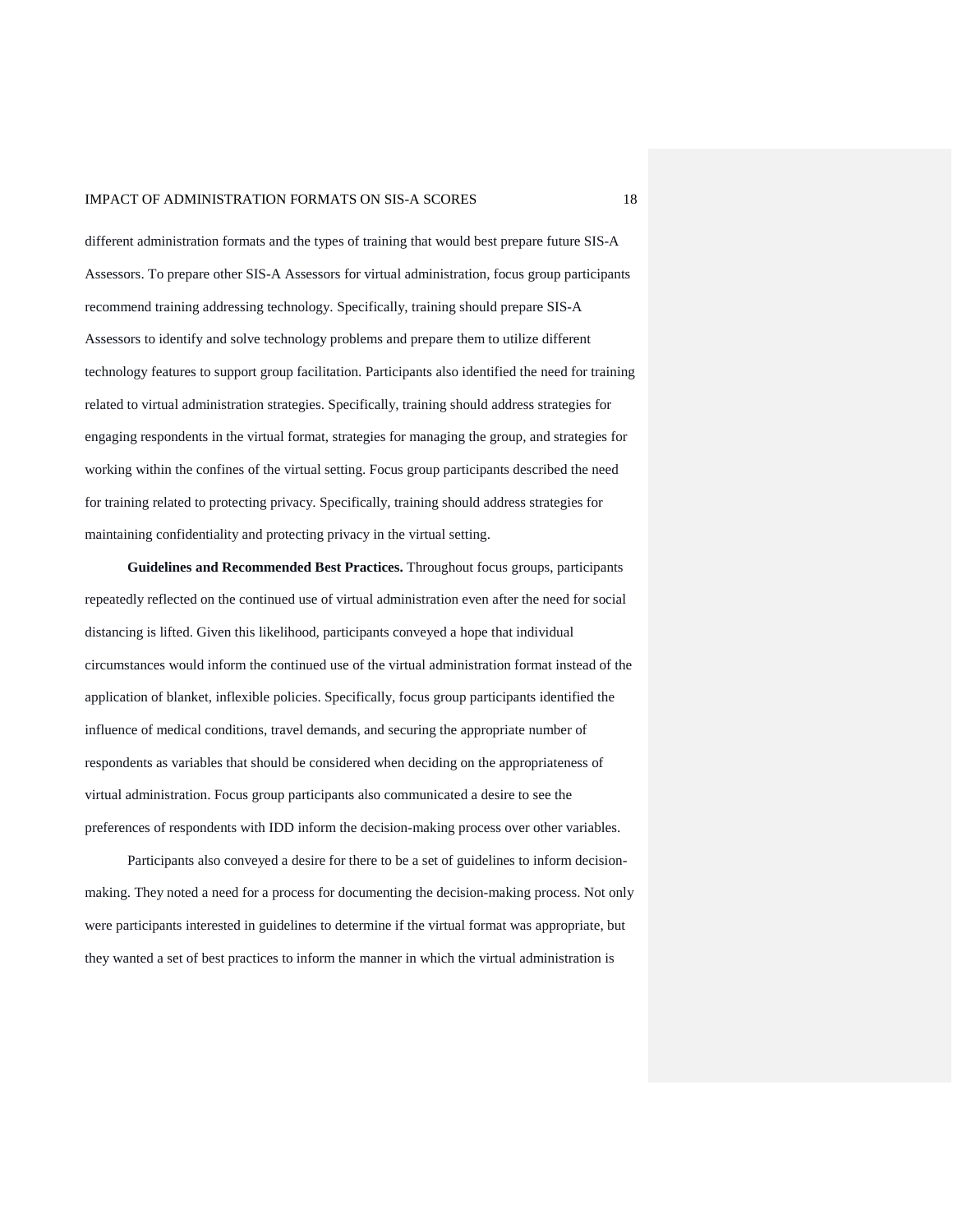carried out. Specifically, participants identified the benefit of guidelines addressing the meeting environment and technological "best practices."

## **Discussion**

Administering the SIS-A virtually using video-conferencing technology has been of interest to researchers and practitioners alike. Given the frequent use of SIS-A scores as part of the high-stakes task of developing individualized budgets that cover the cost of LTSS, studying this topic would be ethically questionable under normal circumstances. With the onset of COVID-19 and the necessary shift in administration formats, a natural opportunity to research this subject arose. This study's results supported the validity of the virtual administration format. In the following sections, we describe this study's findings, note limitations, and discuss implications for practice and research.

#### **Limitations**

Before discussing the results of this study, it is essential to clarify certain design and analysis decisions and describe how they might have impacted results. Administration format was not randomized but instead relied on the format deemed appropriate in 2020 due to health and safety concerns, limiting generalizability of these results; the virtual sample may have been qualitatatively different as compared to the F2F sample. The secondary data set we received was deidentified, so the only age and state of residence were made available. As a result, relevant demographic variables, such as gender and race, and a full range of administration variables (e.g., time saved from not having to travel for interviews versus time lost due to technical issues) were not considered nor controlled for during quantitative analyses.

The primary limitation of this study's qualitative findings relates to the SIS-A Assessors who participated in focus groups. When conducting focus groups, we worked with a group of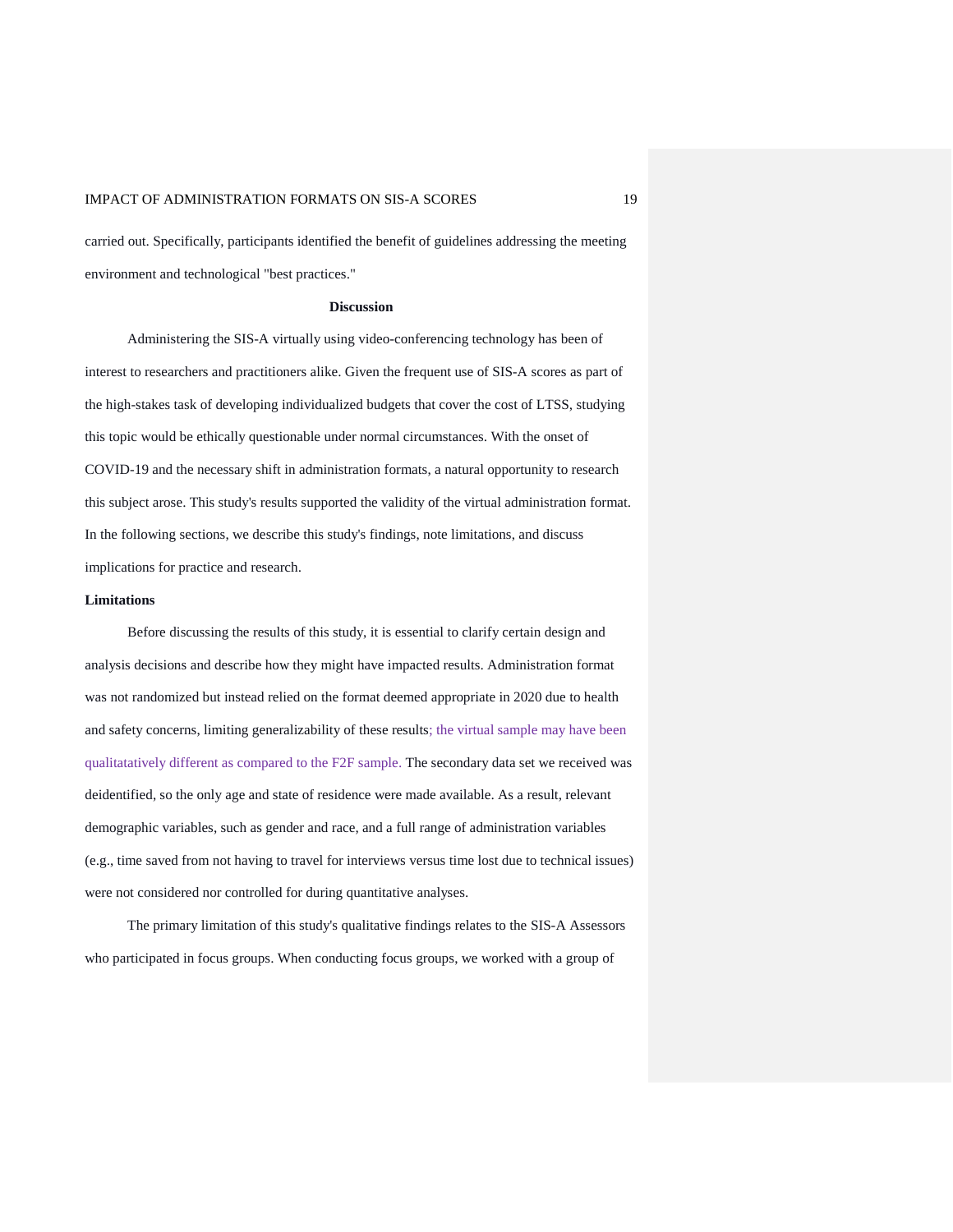experienced SIS-A Assessors. Although focus group participants' previous experiences enabled them to critically evaluate differences in administration formats and thus answer this study's research questions, it also likely impacted their ability to administer the SIS-A virtually and thus their perspectives on this new administration format. It is possible that findings would have been different had a group of less experienced SIS-A Assessors participated in focus groups.

#### **Product Outcomes**

The primary aim of this study was to determine the influence of the virtual administration format on SIS-A scores. Quantitative analyses indicated a significant difference between SIS-A raw scores generated using the virtual administration format and those generated using the F2F administration format. SIS-A raw scores were around ten points higher when the measure was administered using the virtual format (i.e., 346.126) than when it was administered using the F2F format (i.e., 336.421), a difference that translated to 1 point on the standardized score. Therefore, the impact of the raw score difference on standard scores (i.e., the scores used to inform individualized budgets and support planning) was negligible. Any slight differences would not have had a practical impact on budget development or supports planning in the vast majority of cases. However, it does support the importance of assuring that people are always provided the opportunity to appeal decisions regarding funding allocations (Thompson et al., 2018).

#### **Process Outcomes**

An additional goal of this study was to consider the influence of the virtual format on the process of administering the SIS-A. Qualitative findings offered several important insights into the influence of the virtual format on the process of administering the SIS-A. Of primary importance, focus group participants established that the virtual administration format is neither good nor bad; instead, it is different from the F2F format. To justify this assertion, participants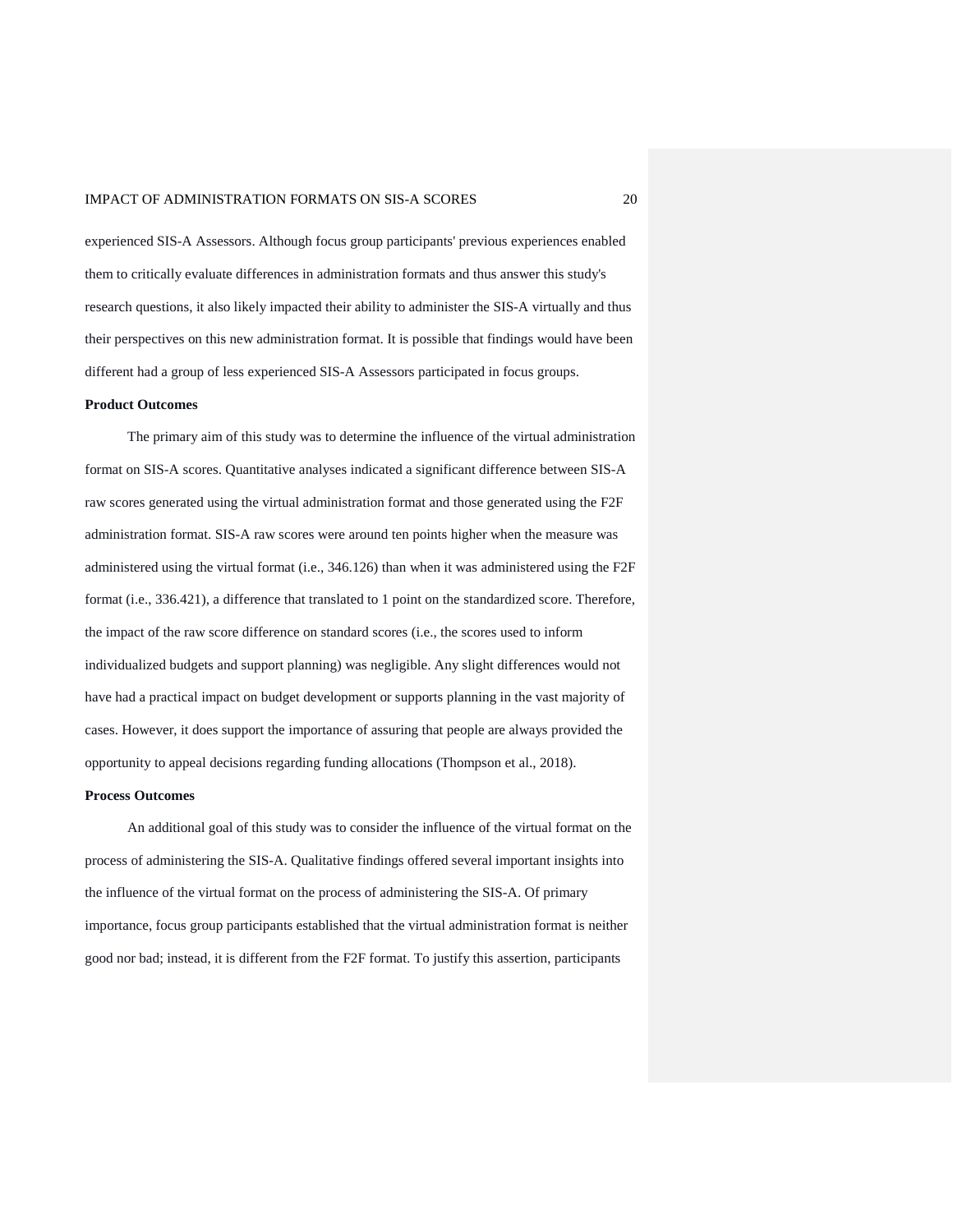considered the impact of the virtual administration format on different types of respondents. Focus group participants identified numerous respondent groups for whom the virtual administration format was advantageous, pointing to respondents who struggled with transitions, respondents who struggled to sustain attention, and respondents who had specific medical conditions. Focus group participants also identified several respondent groups for whom the virtual administration format was disadvantageous, naming respondents who were uncomfortable with technology and respondents with hearing loss or limited verbal communication abilities.

As further rationale, focus group participants detailed the impact of the virtual administration format on their responsibilities as SIS-A Assessors. Time was one way in which the virtual administration format impacted the work of SIS-A Assessors. Focus group participants described diminished travel demands and timelier paperwork completion. More frequently though, focus group participants identified ways in which the virtual format increased time demands. Specifically, participants pointed to increases in administration-related time demands, such as engaging with larger groups of respondents during SIS-A meetings. Although increasing respondents adds time it can also add information. In analyzing SIS-A scores from over 33,000 adults with intellectual disability, Hagiwara et al. (2021) concluded that more respondents leads to more comprehensive information being collected, and therefore a more accurate reflection of a person's support needs.

Strategies were another area impacted by the virtual administration format. As a consequence of the challenges posed by the virtual format, SIS-A Assessors relied upon different group facilitation strategies and developed new ones. To ensure rapport formation in the virtual environment, focus group participants identified different means of connecting with respondents. To address comprehension challenges in the virtual environment, focus group participants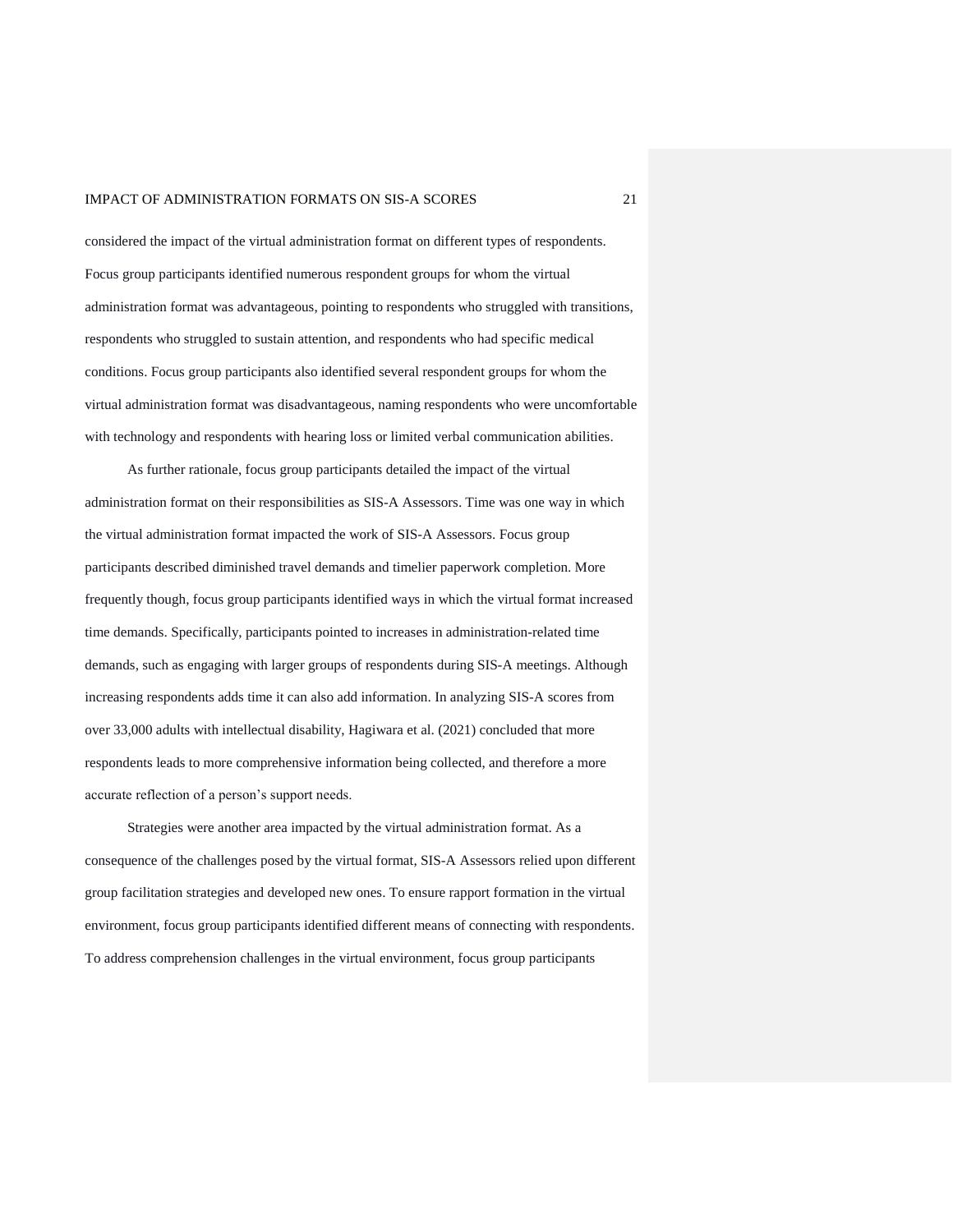offered specific strategies for supporting respondents' comprehension, such as sharing relevant materials ahead of and during the meeting, as well as offering strategies for supporting their own comprehension, such as taking time to learn more about the primary respondent. Focus group participants also offered up numerous ideas of how to address group facilitation challenges in the virtual environments, as well as proactive and reactive strategies to employ when technology issues arose.

In addition to addressing the value of the virtual administration format, qualitative findings highlighted important considerations regarding the future use of the virtual administration format. To prepare other SIS-A Assessors for virtual administration, focus group participants recommended training to address technology, strategies for establishing rapport, strategies for group facilitation, and strategies for protecting privacy. Another consideration about the future of virtual administration related to decision-making. Throughout the COVID-19 pandemic, jurisdictions implemented across-the-board policies on the virtual administration format, removing the need for SIS-A Assessors to make decisions regarding its use. With the progressive loosenting of COVID-19 restrictions over time, focus group participants reflected on the imminent need to determine when and when not to employ the virtual administration format. Focus group participants established the need for guidelines to support decision-making. Among participants, there was agreement that decision-making guidelines should be responsive to individual circumstances and center the preferences and needs of respondents with IDD. A final consideration offered by focus group participants addressed virtual administration "best practices." Recognizing the numerous factors influencing the efficacy of virtual administration, focus group participants pointed to the need for jurisdictions to establish "best practices" that could be used to guide virtual administrations and ensure quality virtual meetings.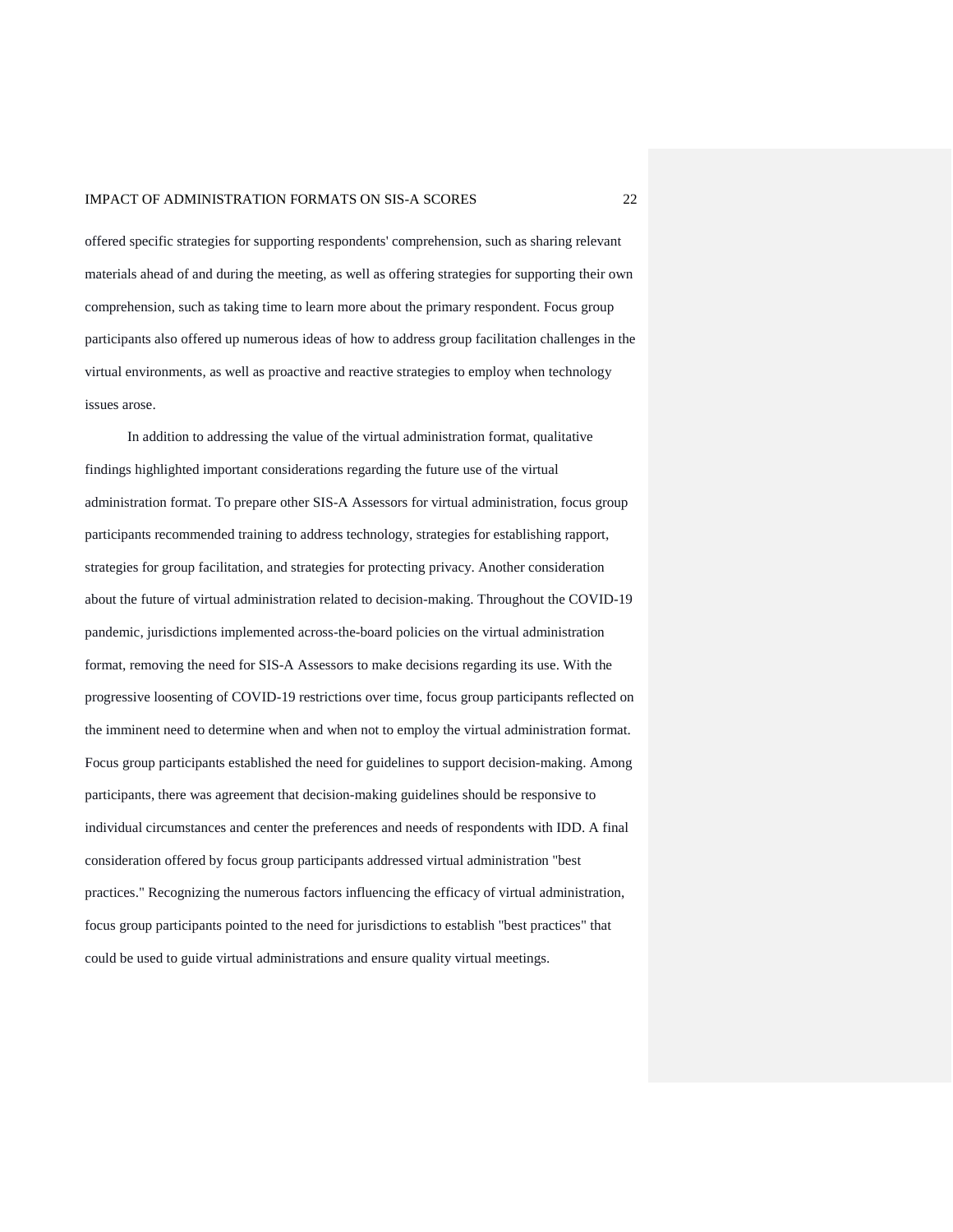#### **Implications**

This study's findings provide reassurance for states or jurisdictions that relied upon the virtual administration format throughout the COVID-19 pandemic. Although quantitative results revealed statistically significant differences between raw scores generated using the F2F format and raw scores generated using the virtual format, the differences were small and not practically significant. As a result, in the vast majority of cases, these differences did not impact the distributions of funds or influence the planning of supports for people with IDD. Considering this, states operating HCBS waiver programs should have confidence in the results of SIS-A assessments generated using the virtual administration format.

For states that are interested in continuing to use the virtual administration format, this study's findings offer important insights. States and jurisdictions can use this study's qualitative findings to inform the development of virtual training materials. Additionally, qualitative findings can be used to inform the development of virtual format decision-making guidelines and virtual administration "best practices." For practitioners who are virtually administering the SIS-A, findings offer practical strategies. Practitioners can use this study's qualitative findings to inform their decision-making regarding the use of the virtual administration format, identifying situations in which this format may be advantageous or disadvantageous. Additionally, practitioners can learn from the virtual administration strategies described by focus group participants and implement them to enhance the effectiveness of their virtual administrations.

#### **Future Research**

Although this study provided valuable insights regarding the virtual administration format, additional research is needed to address this study's limitations. First, future analyses should be conducted using more robust datasets that include additional information about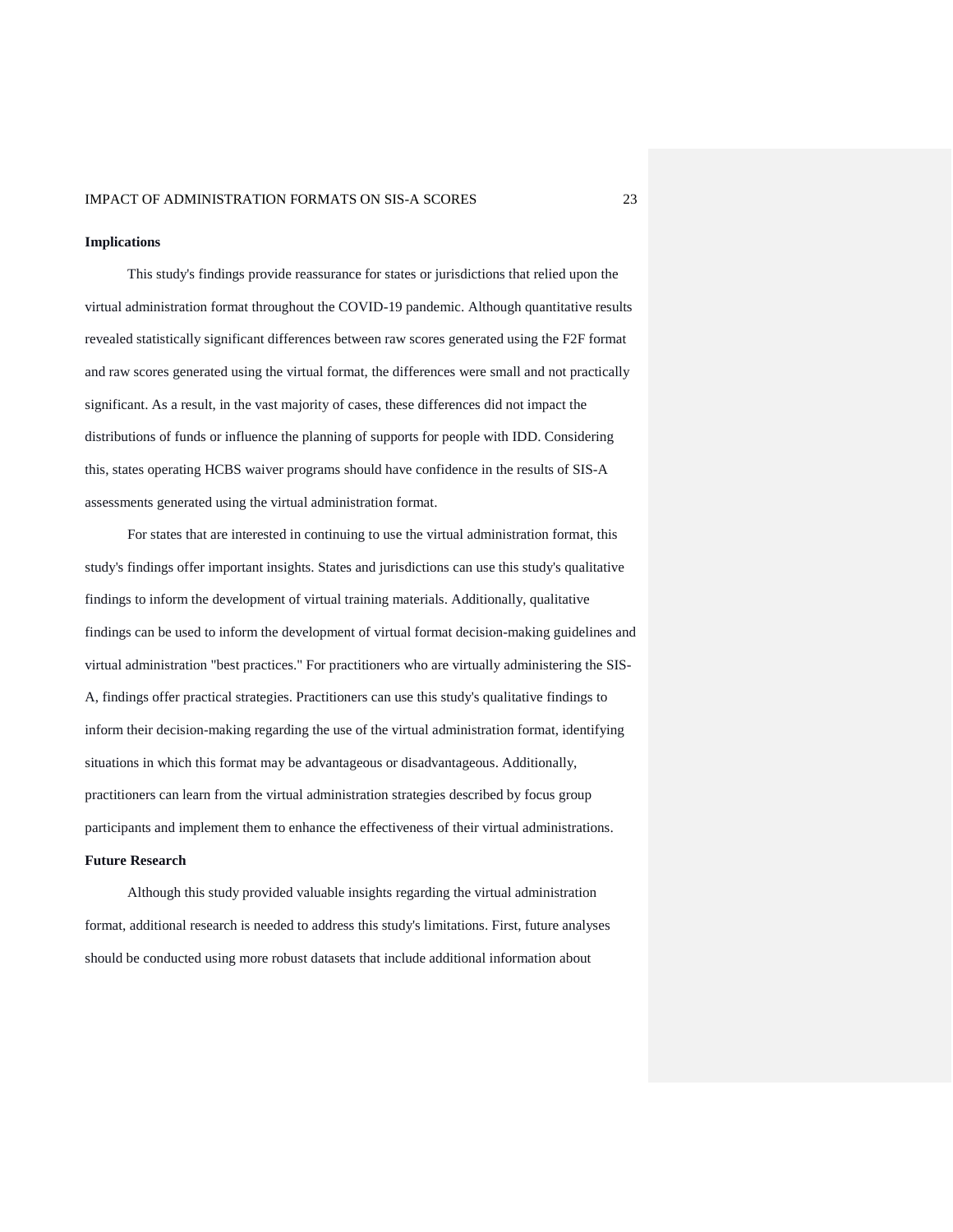participants with IDD, SIS-A Assessors, and specific administration procedures. Second, future studies should only utilize data generated from administrations led by SIS-A Assessors who have received training on virtual administration. Conducting analyses using such data will enable researchers to better control for group differences across administration formats and determine their influence on scores.

Outside of addressing this study's limitations, additional research should be conducted to further explore the impact of the virtual administration format on administering the SIS-A, both overall support needs index and subscale scores. Additionally, studies should consider the influence of specific virtual administration procedures on SIS-A scores. Such research will provide a more nuanced understanding of the impact of virtual administration. Finally, future research should include a more diverse group of SIS-A Assessors. Specifically, newly trained SIS-A Assessors, not just tenured assessors, should participate. Such research will provide insight into the importance of developing administration skillsets in a F2F environment.

#### **Conclusion**

The COVID-19 pandemic provided researchers an opportunity to explore the use of a new format when administering the SIS-A, a topic of longstanding interest. This study's results revealed that the virtual administration format impacted SIS-A scores, but the impact was of little to no practical importance, particularly in regard to people's LTSS funding. States and jurisdictions should have confidence in the results of SIS-A assessments generated from virtual administration and be assured of this administration format's efficacy when considering its future use. Furthermore, states and jurisdictions should use this study's qualitative findings to inform the continued use of this administration format.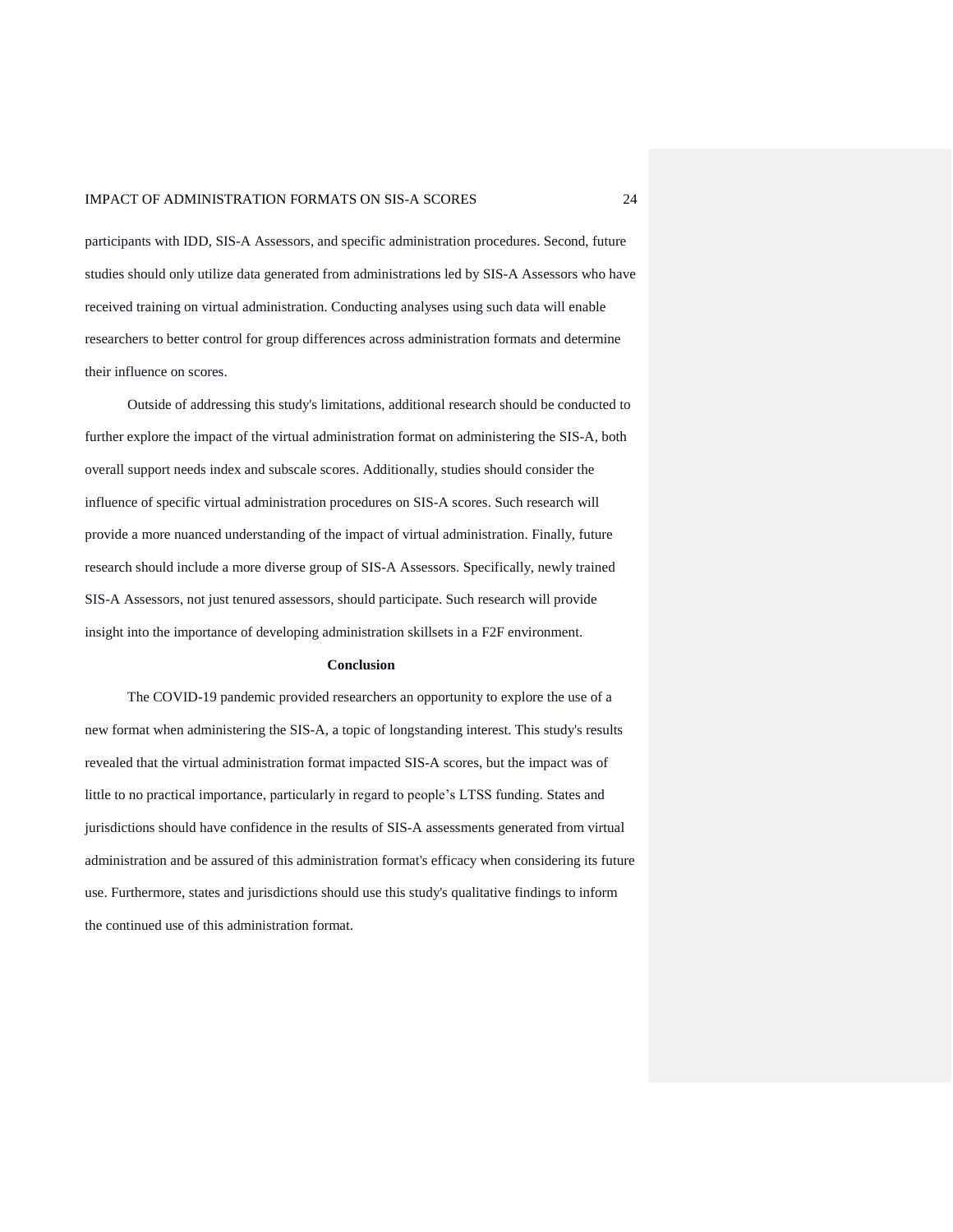#### **References**

Bazeley, P. (2013). *Qualitative data analysis: Practical strategies*. Sage.

Bhattacharya, K. (2017). *Fundamentals of qualitative research: A practical guide*. Routledge.

- Cheung, G. W., & Rensvold, R. B. (2002). Evaluating goodness-of-fit indexes for testing measurement invariance. Structural Equation Modeling, 9, 233–255. [https://doi.org/10.](https://doi.org/10.%201207/S15328007SEM0902_5)  [1207/S15328007SEM0902\\_5](https://doi.org/10.%201207/S15328007SEM0902_5)
- Cohen, J. (1992). A power primer. *Psychological Bulletin, 112*(1), 155–159.

Creswell, J. W. (2014). *A concise introduction to mixed methods research*. SAGE publications.

Dedoose. (2018). SocioCultural Research Consultants, LLC. [www.dedoose.com](http://dedoose.com/)

Hagiwara, M., Rifenbard, G. G., Shogren, K. A., & Thompson, J. R. (2021). Impact of respondents on the Supports Intensity Scale – Adult Version. *American Journal on Intellectual and Developmental Disabilities, 126*(5), 361–376. <https://doi.org/10.1352/1944-7558-126.5.361>

- Harrell, M. C., & Bradley, M. A. (2009). *Data collection methods: Semi-structured interviews and focus groups*. Rand National Defense Research Institution.
- Kenny, D. A., Kaniskan, B., & McCoach, D. B. (2015). The performance of RMSEA in models with small degrees of freedom. *Sociological Methods & Research, 44*(3), 486–507.
- Musumeci, M., Chidambaram, P., & Watts, M. O. (2019). *Key questions about Medicaid Home and Community-Based Services Waiver waiting lists.* Henry J Kaiser Family Foundation.
- Muthén, L. K., & Muthén, B. O. (2015). *Mplus user's guide*. Muthén & Muthén.
- Raykov, T., & Marcoulides, G. A. (2006). *A first course in structural equation modeling* (2nd ed.). Lawrence Erlbaum.

Rubin, H. J., & Rubin, I. S. (2005). *Qualitative interviewing: The art of hearing data* (2nd ed.).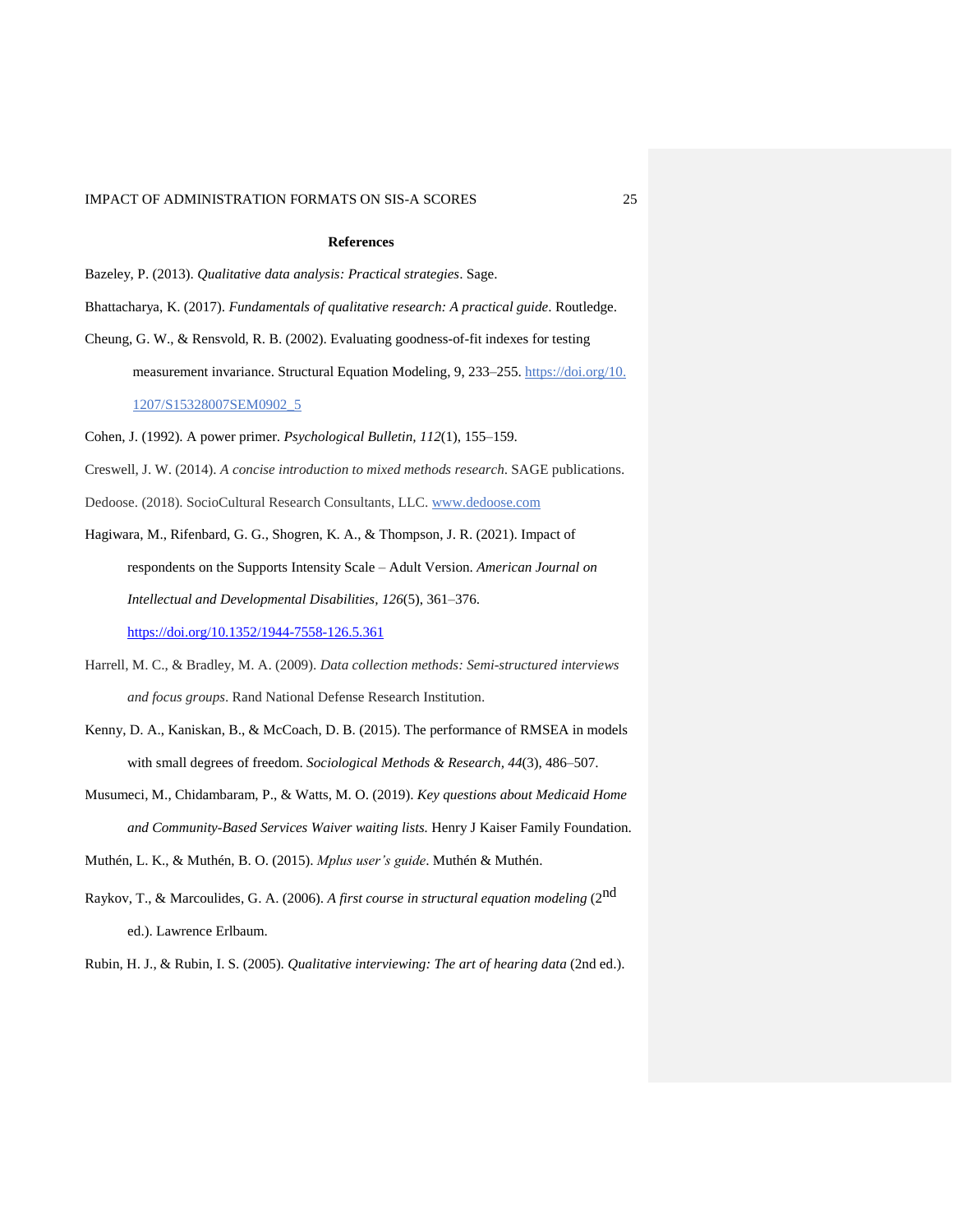Sage.

- Satorra, A., & Bentler, P. M. (2010). Ensuring positiveness of the scaled difference chi-square test statistic. *Psychometrika*, *75*(2), 243–248.
- Thach, N. T., Wiener, J. M., & US Department of Health & Human Services. (2018). *An overview of long-term services and supports and Medicaid*. Office of the Assistant Secretary for Planning and Evaluation.
- Thompson, J. R., Bryant, B. R., Schalock, R. L., Shogren, K. A., Tasse ́, M. J., Wehmeyer, M. L., Campbell, E. M., Craig, E. M., Hughes, C., & Rotholz, D. A. (2015). *Supports Intensity Scale—Adult Version User's Manual.* American Association on IDD.
- Thompson, J. R., & DeSpain, S. N. (2016). Community support needs. In N. N. Singh (Ed.), *Handbook of evidence-based practices in IDD* (pp. 137–168). Springer.
- Thompson, J. R., Hughes, C., Walker, V., & DeSpain, S. N. (2017). Measuring support needs and supports planning. In M. L. Wehmeyer & K. A. Shogren (Eds.), *Handbook of research-based practices for educating students with intellectual disability* (pp. 79–101). Routledge.
- Thompson, J. R., Schalock, R. L., & Tassé, M. J. (2018). *How support needs can be used to inform the allocation of resources and funding decisions.* American Association on IDD.
- Widaman, K. F., & Thompson, J. S. (2003). On specifying the null model for incremental fit indices in structural equation modeling. *Psychological Methods, 8*(1), 16–37. https://doi. org/10.1037/1082-989X.8.1.1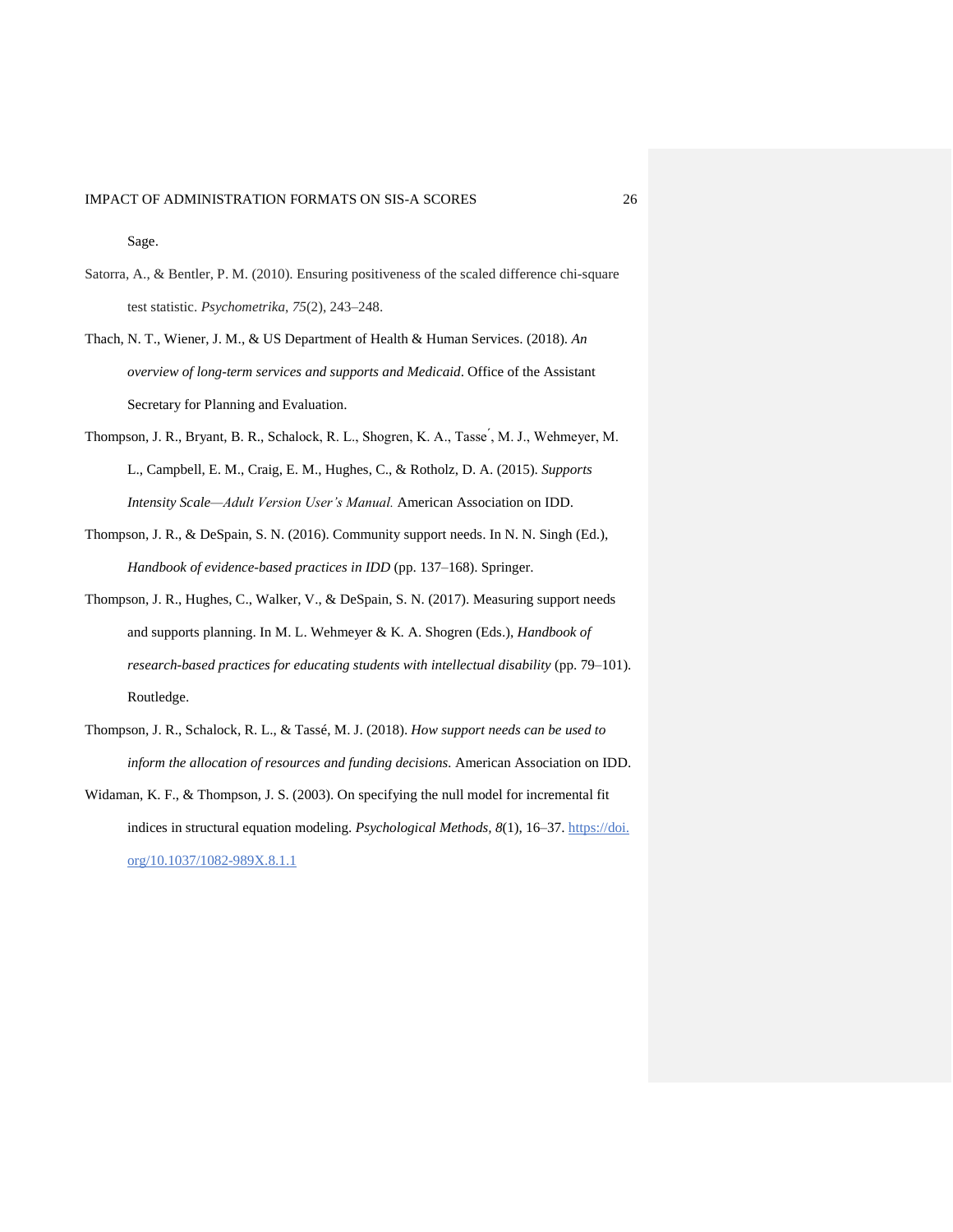# **Table 1**

# *Invariance Testing Results Model Fit Indices*

| Model           | $x^2$    | $df$ | $\boldsymbol{p}$ | <b>CFI</b> | $\triangle$ CFI | TLI                    | <b>RMSEA</b> | RMSEA 90% CI | <b>SRMR</b> | Decision |
|-----------------|----------|------|------------------|------------|-----------------|------------------------|--------------|--------------|-------------|----------|
|                 |          |      |                  |            |                 | Measurement invariance |              |              |             |          |
| Null (MLR)      | 1223.426 | 28   | < .001           | .952       | $---$           | 0.948                  | 0.114        | 0.108, 0.119 | 0.035       | ---      |
| Configural      | 1133.79  | 18   | < .001           | .955       | $---$           | 0.925                  | 0.137        | 0.130, 0.144 | 0.025       | pass     |
| Weak            | 1132.46  | 23   | < 0.001          | .955       | .000            | 0.941                  | 0.121        | 0.115, 0.127 | 0.036       | pass     |
| Strong          | 1223.42  | 28   | < .001           | .952       | .003            | 0.948                  | 0.114        | 0.108, 0.119 | 0.035       | pass     |
|                 |          |      |                  |            |                 | Latent invariance      |              |              |             |          |
| Latent Variance | 1235.04  | 9    | < .001           | .951       | .001            | 0.949                  | 0.112        | 0.107, 0.118 | 0.100       |          |
| Latent Means    | 1252.71  | 9    | < 0.001          | .950       | .001            | 0.949                  | 0.113        | 0.108, 0.119 | 0.045       |          |

*Note.* Each model contains its constraints, plus the constraints of all previous models. CFI: Compartive Fit Index; MLR: Robust Maximum Likelihood; RMSEA: Root Mean Squared Error of Approximation; SRMR: Standardized Root Mean Squared Residual TLI: Tucker-Lewis Index.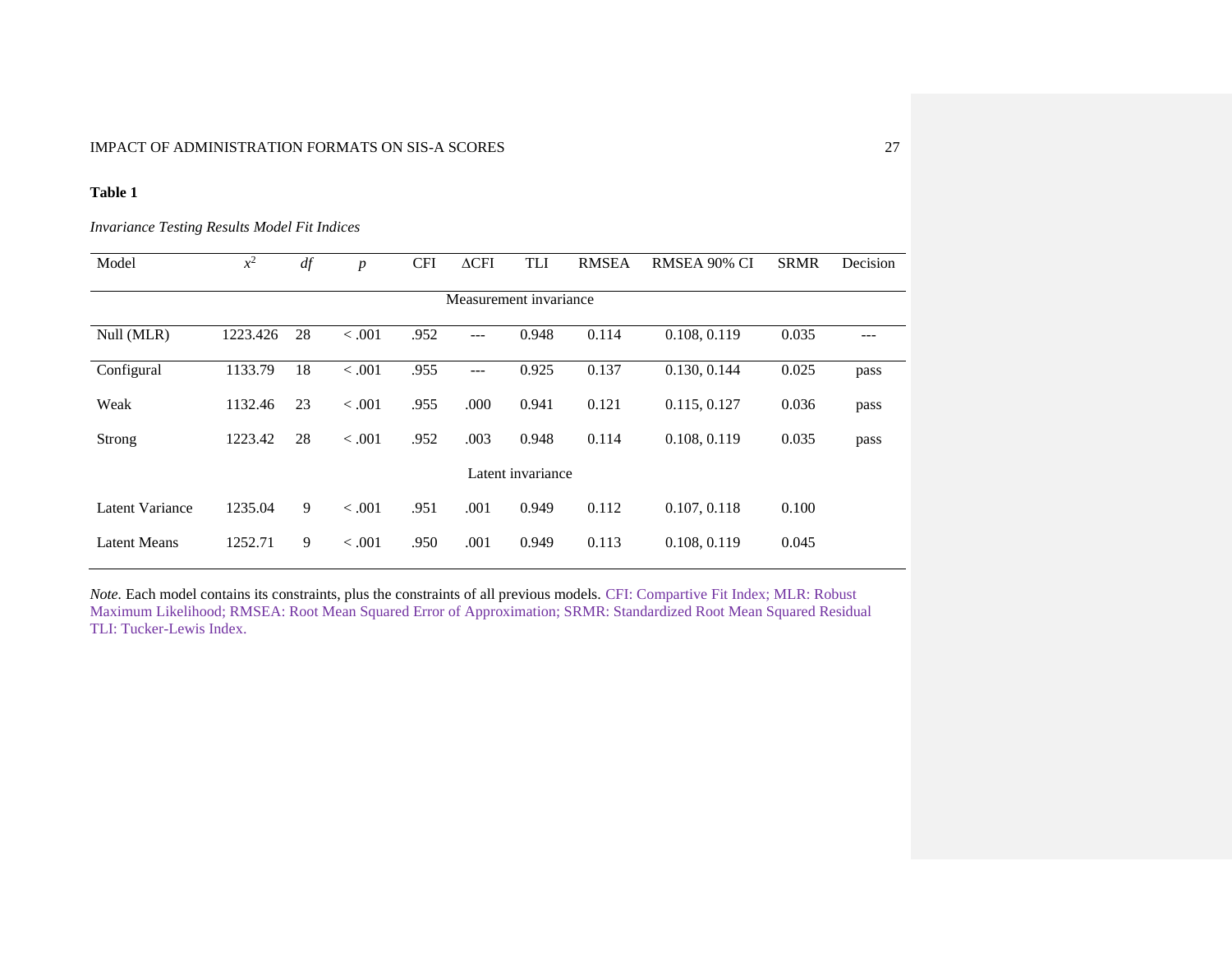# **Table 2**

# *Qualitative Codes, Sub-Codes, and Associated Quotes*

| Code                                              | Sub-Codes                                                                                         | <b>Associated Quotes</b>                                                                                                                                                                                      |
|---------------------------------------------------|---------------------------------------------------------------------------------------------------|---------------------------------------------------------------------------------------------------------------------------------------------------------------------------------------------------------------|
| Outcomes of the<br>Assessment                     | <b>Product Outcomes</b>                                                                           | "The ratings I get, and the accuracy of the support needs, and the scores<br>are not changed from what they would have been in person.                                                                        |
|                                                   | <b>Process Outcomes</b>                                                                           | "There's a little bit of loss of control. Control may not be the best word<br>for that. But it's more difficult to manage the environment room because<br>it's virtual."                                      |
| Respondent-<br><b>Characteristics</b>             | Specific to Respondent's Age                                                                      | "If I see that the individual is in their late 40s and their parents are going<br>to be respondents, I'm like, "Oh, in the virtual world this is going to be<br>challenging."                                 |
|                                                   | Specific to Respondent's Support<br><b>Needs</b>                                                  | "If we were in person, we would be able to interact with (the respondent)<br>on a non-verbal level but now, it's really tough to make a connection<br>with them."                                             |
|                                                   | Specific to Respondent's Comfort<br>with Technology                                               | "Whether they are comfortable with it (the technology) or not comfortable<br>with it (the technology) makes a huge difference."                                                                               |
|                                                   | Specific to Respondent's<br>Familiarity with the SIS-A                                            | "It is challenging to do a SIS with someone who is brand new, like a<br>whole responding group who have never done them before and it's<br>virtual."                                                          |
| Impact of<br><b>Technology Type</b><br>on Virtual | <b>Impact of Using Technology</b><br>w/Video Capabilities on Virtual<br>Communication             | "We're only seeing a small box because you're sharing your screen like<br>you are today. And so we are sharing that rating scale, we're seeing that<br>small person. So it's not like it's not always ideal." |
| Communication<br>and SIS-A<br>Administration      | <b>Impact of Using Technology</b><br>w/Audio Only Capabilities on<br><b>Virtual Communication</b> | "The comfort level too when you're talking with the respondents, there's a<br>lot that we are just missing with some of that. Especially when it's<br>telephonic."                                            |
|                                                   | <b>Impact of Using Mobile Phones on</b><br><b>SIS-A Administration</b>                            | "You cannot do a SIS-A on a cell phone."                                                                                                                                                                      |
|                                                   | Impact of Limited / Unstable<br><b>Internet Access on SIS-A</b><br>Administration                 | "If you've got somebody who drops the call suddenly and you're left with<br>one person, you have to try to troubleshoot and call and try to get people<br>back on."                                           |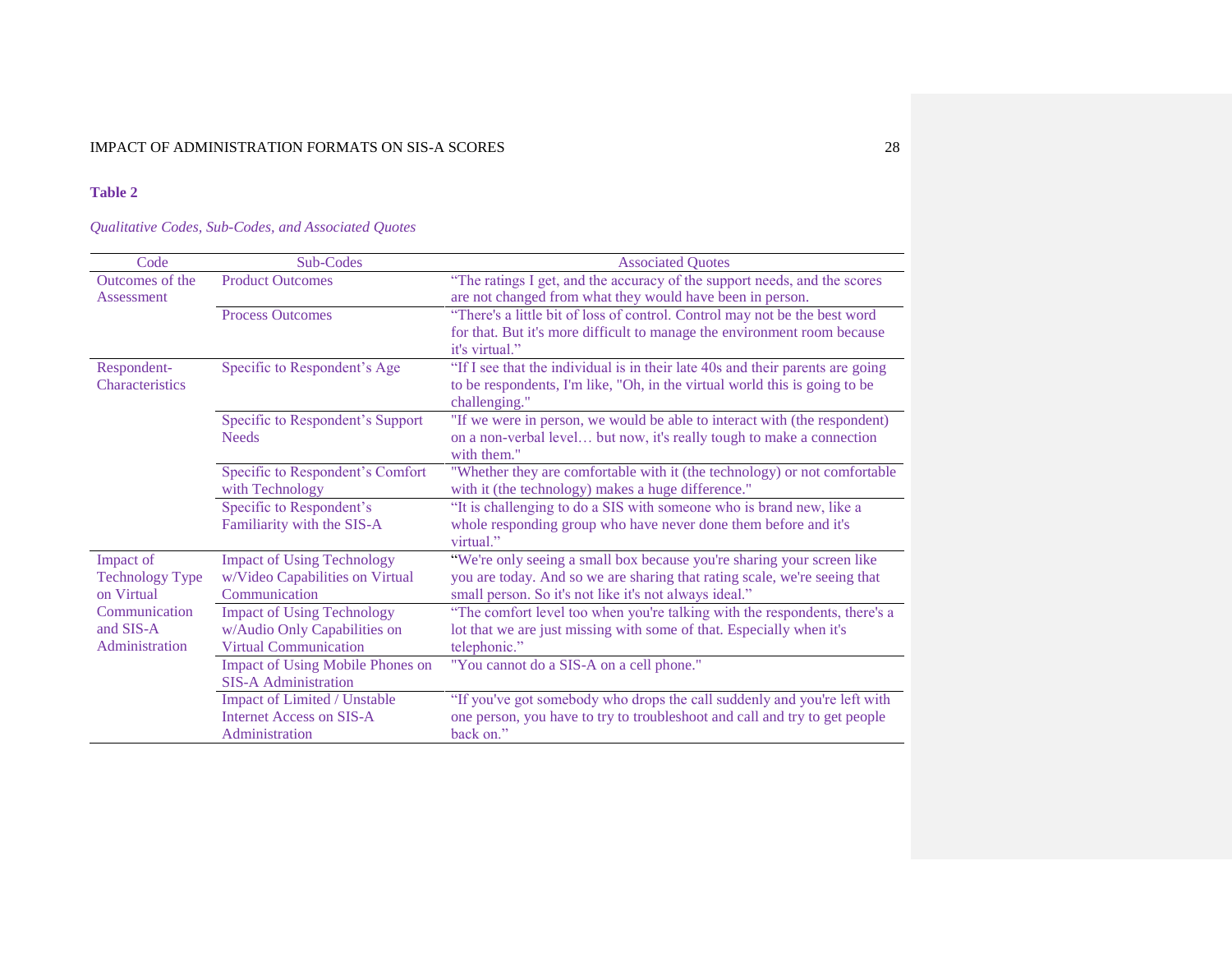| Advantages of<br><b>Virtual</b><br>Administration              | <b>Increased Flexibility</b>                                                          | "Or especially for supports coordinators as respondents, because they<br>don't have to leave their office, so they're a little more willing to<br>participate in the SIS. So I definitely think there are some advantages in<br>getting good respondents because you don't have to all get to the same<br>location."                                                       |
|----------------------------------------------------------------|---------------------------------------------------------------------------------------|----------------------------------------------------------------------------------------------------------------------------------------------------------------------------------------------------------------------------------------------------------------------------------------------------------------------------------------------------------------------------|
|                                                                | <b>Increased Number of Respondents</b><br>and Perspectives                            | "Not having to travel places to do the SIS-A opens up a lot more<br>possibilities in terms of people's time commitment and available<br>respondents."                                                                                                                                                                                                                      |
|                                                                | <b>Increased Accessibility for</b><br>Respondents                                     | "One other advantage too that I heard from families with members who<br>have autism, sometimes it's less transition for them and it's easier just to<br>And less chaotic or whatever with just having the Talking on the<br>device."                                                                                                                                       |
| Disadvantages of<br>Virtual<br>Administration                  | <b>Group Interview Facilitation</b><br><b>Challenges due to Other Factors</b>         | "You're in-person with them, you ask them about their day, what kind of<br>things they like, and it just puts them at ease that's much more difficult,<br>I think, on virtual."                                                                                                                                                                                            |
|                                                                | <b>Group Interview Facilitation</b><br><b>Challenges due to Distractions</b>          | "Many of the support coordinators and providers are distracted by a lot of<br>stuff and they are doing their work, I think. I mean, I've even seen them<br>taking calls."                                                                                                                                                                                                  |
|                                                                | <b>Limited Information</b>                                                            | "Especially if they're non verbal. It's hard if you're doing a phone<br>interview. Sometimes they can get the individual to make a vocalization<br>or something like that, but that connection, seeing their face, and if I'm<br>speaking to them, if they smile, sometimes they'll tell me, "Oh, they did<br>something." But yeah, it's hard. It is really, really hard." |
|                                                                | <b>Increased Fatigue</b>                                                              | "I felt like I was having to emote so much more than I would (during a<br>F2F administration) to try and get people to pay attention."                                                                                                                                                                                                                                     |
| <b>Impact of Virtual</b><br><b>Administration on</b><br>Timing | Increases in Time Related to<br>Administration / Conducting the<br>Interview          | "In person, a lot of mine [referring to SIS-A meetings] were like two<br>peopleand now it's a line of people on the other end."                                                                                                                                                                                                                                            |
|                                                                | Increases in Time Unrelated to<br>Administration / Conducting the<br><b>Interview</b> | "Instead of looking up the address on the phone or on the computer before<br>(we) drive to the house, (we are) having to meet with the people before<br>and send out information on what a Zoom meeting looks like so it<br>totally changed that whole dynamic of the meeting."                                                                                            |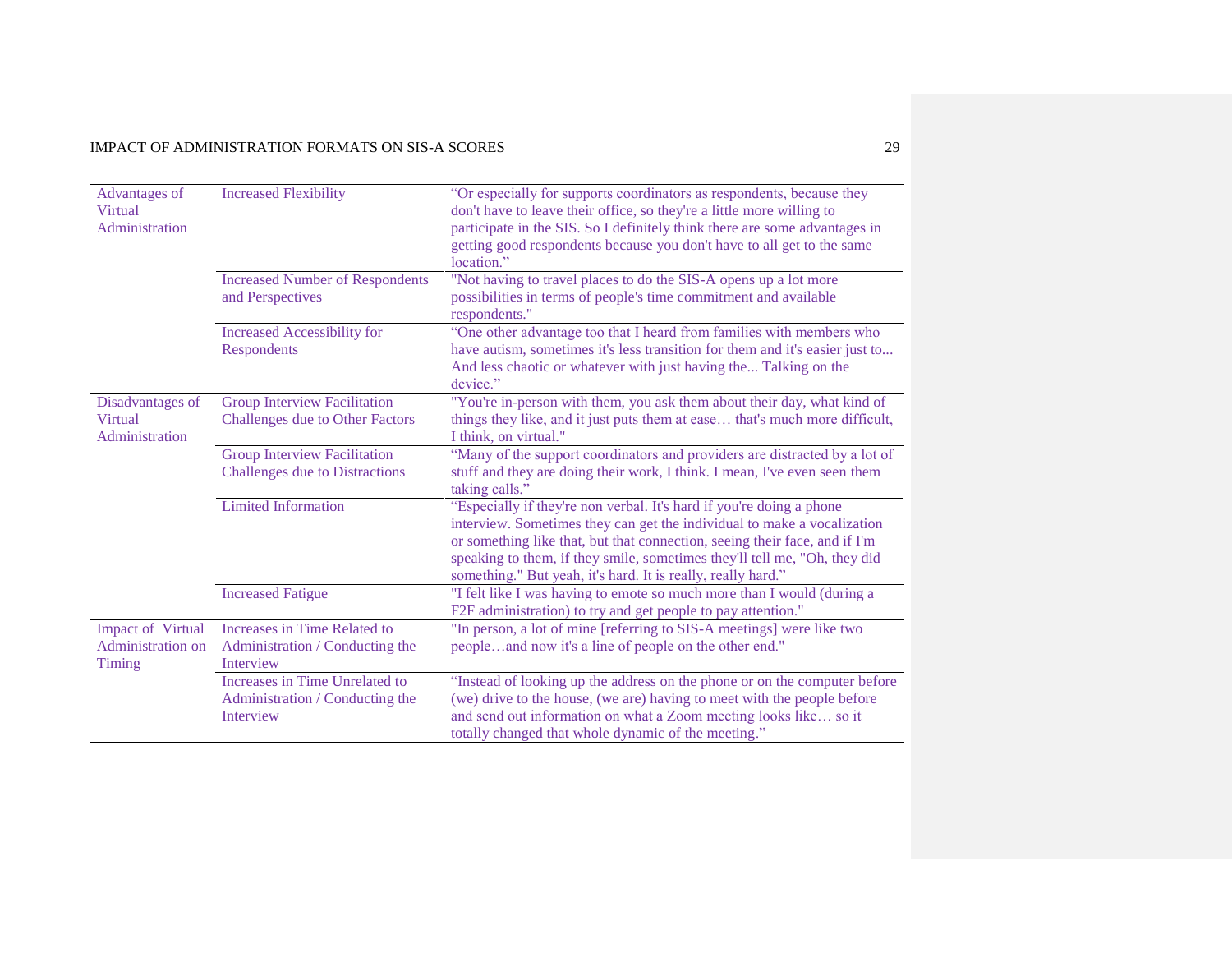|                                                              | Decreases in Time Unrelated to<br>Administration / Conducting the<br><b>Interview</b>               | "Same exact thing could have happened face-to-face. But, if I had already<br>driven there and we were all sitting there around the table, we probably<br>would have done the assessment."                                                                                                                                                       |
|--------------------------------------------------------------|-----------------------------------------------------------------------------------------------------|-------------------------------------------------------------------------------------------------------------------------------------------------------------------------------------------------------------------------------------------------------------------------------------------------------------------------------------------------|
| Strategies for<br><b>Virtual</b>                             | <b>Related to Establishing Rapport</b>                                                              | "I usually like to start with the member and say, "Everybody help me get<br>to know the individual."                                                                                                                                                                                                                                            |
| Administration                                               | <b>Related to Supporting</b><br>Comprehension                                                       | I'm "constantly going over the rating key so that they understand what the<br>actual ratings are."                                                                                                                                                                                                                                              |
|                                                              | <b>Related to Group Facilitation</b>                                                                | "I'll say, 'I can't see you nodding. You need to say yes, you agree, no, you<br>don't."                                                                                                                                                                                                                                                         |
|                                                              | <b>Related to Proactive Technology</b><br><b>Solutions</b>                                          | "We're offering to set up a Zoom meeting and log in beforehand. That<br>makes people feel comfortable. We'll have a little practice run before the<br>actual SIS assessment, that can help."                                                                                                                                                    |
|                                                              | <b>Related to Reactive Technology</b><br><b>Solutions</b>                                           | "Just be prepared for any problems, having maybe paper available having,<br>an offline assessment form available, having phone numbers so that if<br>we're Zoom or Teams meet and something goes down, we're able to get<br>that person or team back online via telephonically."                                                                |
| Need for Specific<br><b>Training for</b><br><b>Assessors</b> | <b>Need for Training Addressing</b><br>Technology                                                   | "How to actually use the technology to administer the SIS-A like how<br>do you share screen? How do you split share? How do you teach people<br>to do gallery view?"                                                                                                                                                                            |
|                                                              | Need for Training on Strategies for<br>Virtual Interviewing                                         | "I do think that people that haven't had a little bit of additional training on<br>virtual, it is very helpful. It just gives people, assessors, a good idea of<br>what to anticipate, things that could go wrong. How to problem solve<br>through things and how to build relationships when you're in a virtual or<br>telephonic assessment." |
| Recommendations<br>for Future Use of                         | Need for Flexibility Based on<br><b>Individual Circumstances</b>                                    | "Ultimately this should be about what's best for the individual not<br>what's best for their case manager."                                                                                                                                                                                                                                     |
| Virtual<br>Administration<br>after COVID                     | Need for Guidelines to Inform<br>Decision Making around the Use of<br><b>Virtual Administration</b> | "I think there would have to be guidelines set up about who would be the<br>one requesting that the SIS be completed virtually, or the need to log on<br>virtually, because it wouldn't make sense to just offer that to anyone, the<br>option there."                                                                                          |
|                                                              | Need for Guidelines to Support the<br><b>Process of Virtual Administration</b>                      | "We've mentioned before with the other questions, maybe something<br>about sort of the etiquette of doing these and how to engage."                                                                                                                                                                                                             |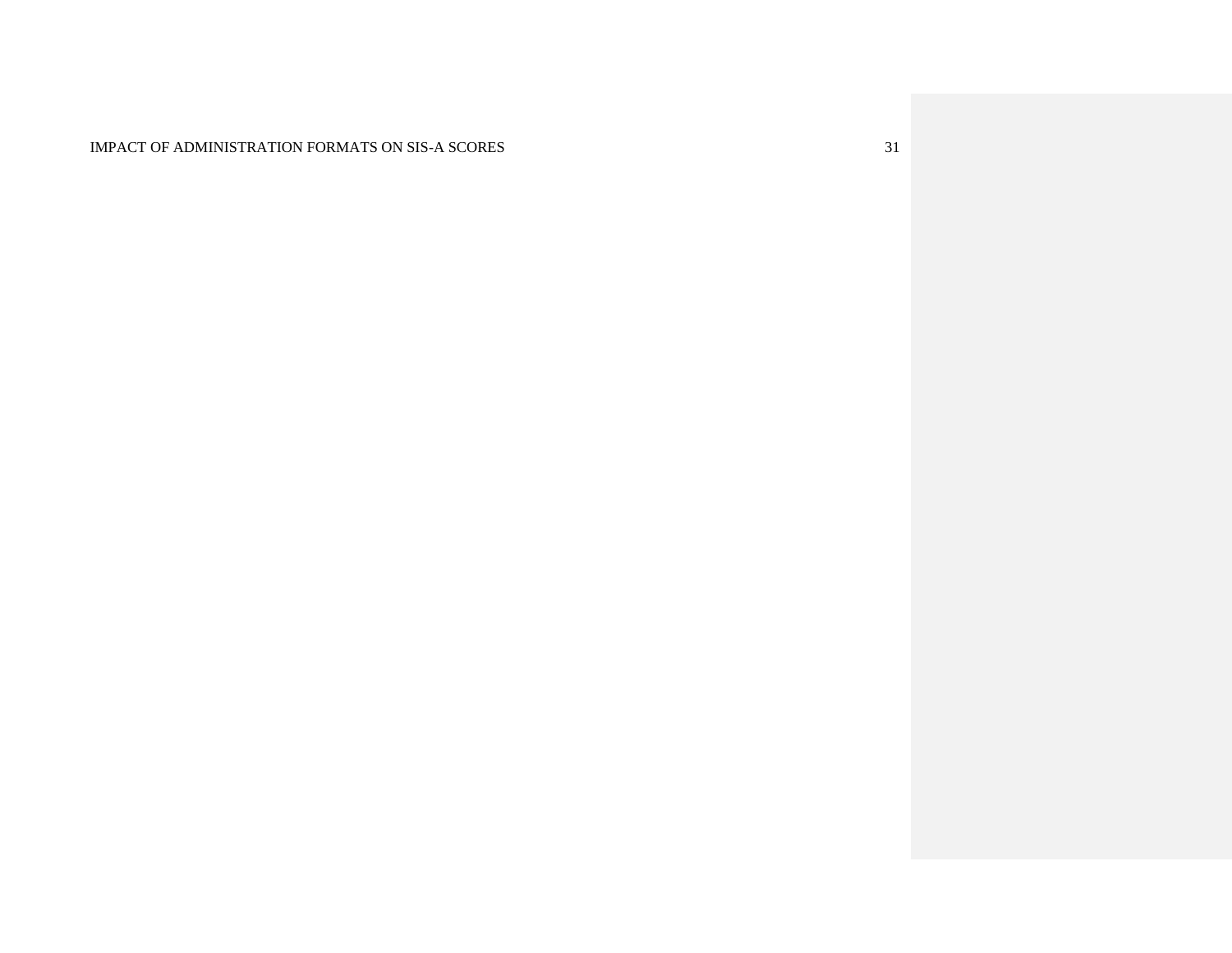$\ddot{\phantom{1}}$ 

**Formatted:** Line spacing: Double, No widow/orphan control, Tab stops: Not at 2.51"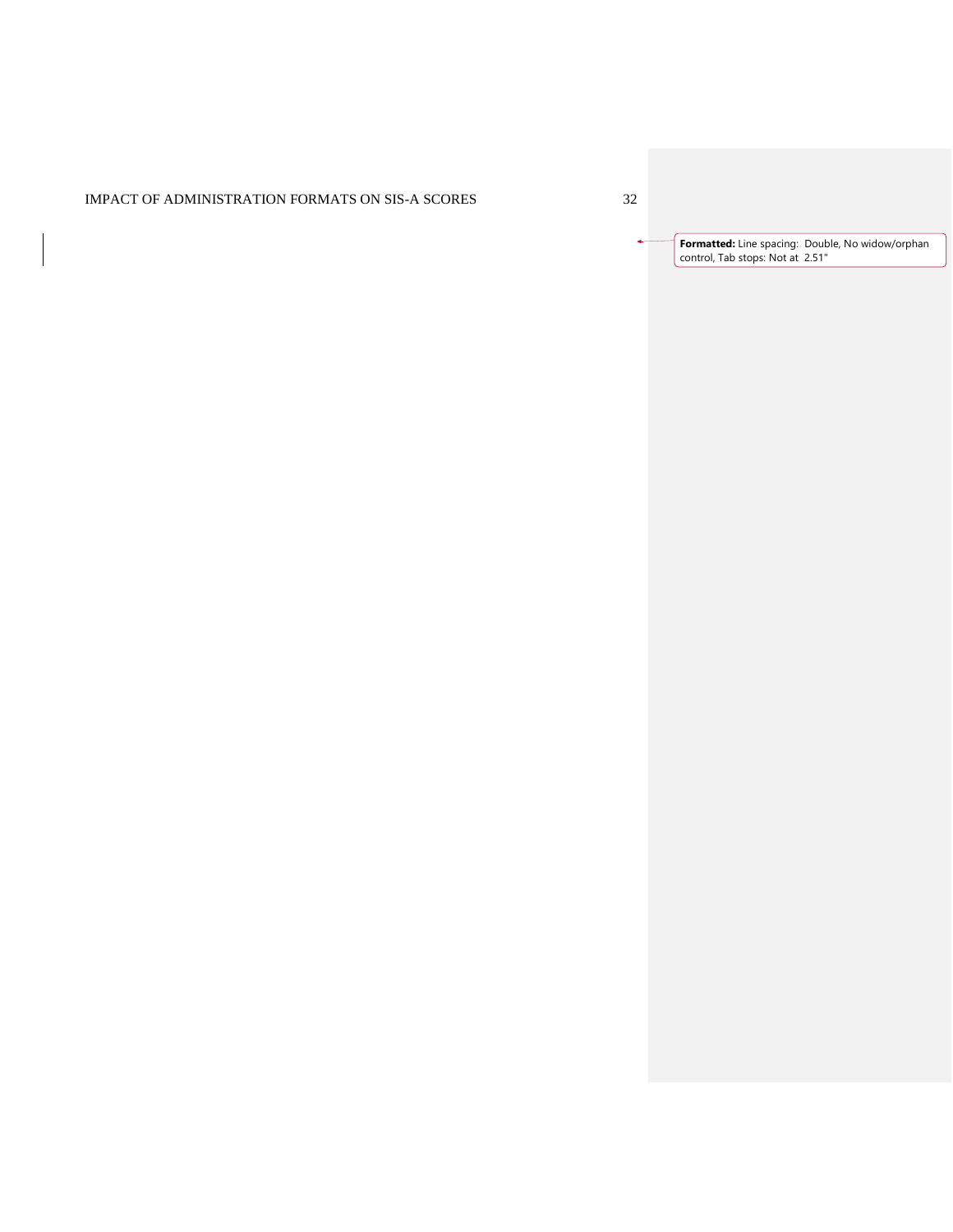Dear Dr. Symons,

On behalf of my co-authors, I would like to thank you for the opportunity to submit a revised version of "The Impact of Administration Formats on SIS-A Scores." We would also like to express our thanks to the reviewers for their helpful feedback, especially their suggestions for improvement. The manuscript has been revised to address the reviewers' comments. All revisions are identified using purple text. Additionally, in the document attached, you can find a list of reviewers' comments and descriptions of associated revisions. We believe that these revisions have resulted in an improved product and hope that the revised manuscript is accepted for publication in the *American Journal on Intellectual and Developmental Disabilities.*

Sincerely,

Sarah R. Carlson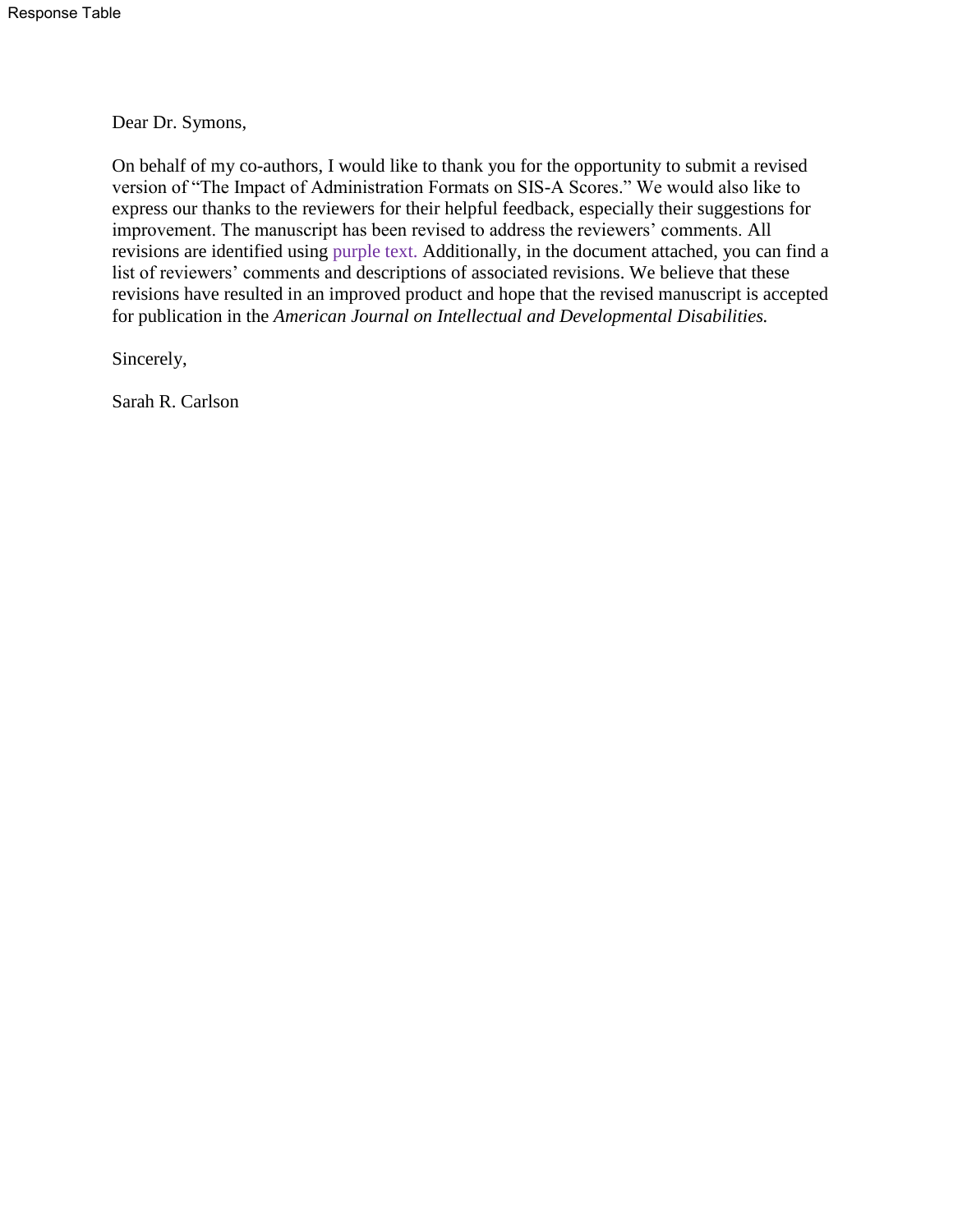| <b>Reviewer #1</b>                                                                                                                                                                                                                                                                                                                                                                                                                                                                                                                                                           |                                                                                                                                                                                                                                                                                                                                                                           |                                                     |  |  |
|------------------------------------------------------------------------------------------------------------------------------------------------------------------------------------------------------------------------------------------------------------------------------------------------------------------------------------------------------------------------------------------------------------------------------------------------------------------------------------------------------------------------------------------------------------------------------|---------------------------------------------------------------------------------------------------------------------------------------------------------------------------------------------------------------------------------------------------------------------------------------------------------------------------------------------------------------------------|-----------------------------------------------------|--|--|
| <b>Reviewer's Comment</b>                                                                                                                                                                                                                                                                                                                                                                                                                                                                                                                                                    | <b>Authors' Response to</b><br><b>Reviewer's Comment</b>                                                                                                                                                                                                                                                                                                                  | <b>Location of Revision in</b><br><b>Manuscript</b> |  |  |
| "Once the model was judged<br>to be invariant for the strong<br>model, we progressed to<br>testing invariance of the<br>latent means. Doing so<br>enabled examination of mean<br>level changes in the<br>constructs across the two<br>measurement occasions. A<br>model constraining the latent<br>means across measurement<br>occasions was estimated and<br>compared to the strong<br>invariant model."<br>What is the strong<br>model? Many will view<br>measurement invariance as<br>examining structure, factor<br>loadings, and indicator<br>intercepts across groups. | The opening sentence<br>describing multiple group<br>invariance testing on Page #6<br>was edited to make clear the<br>mapping of configural, weak,<br>and strong models to tests of<br>structure, factor loadings, and<br>indicator intercepts,<br>respectively. Other details<br>were added to add clarity<br>about the invariance testing<br>process that was followed. | See "Data Analysis" section<br>on Page #6           |  |  |
| One other point, more of an<br>editorial one, if the authors<br>wish to reduce length/cut<br>down on all the direct quotes,<br>they could have themes/some<br>results of the qualitative<br>analyses summarized in a<br>table. I know this is how it is<br>typically done, but to have<br>40% or so of the manuscript<br>on this seems like a lot.                                                                                                                                                                                                                           | We thank the reviewer for<br>this comment. Based on your<br>suggestion, we have<br>incorporated a table to better<br>summarize and convey<br>qualitative findings, making<br>this section more concise and<br>findings clearer.                                                                                                                                           | See "Table 2" on Page #28                           |  |  |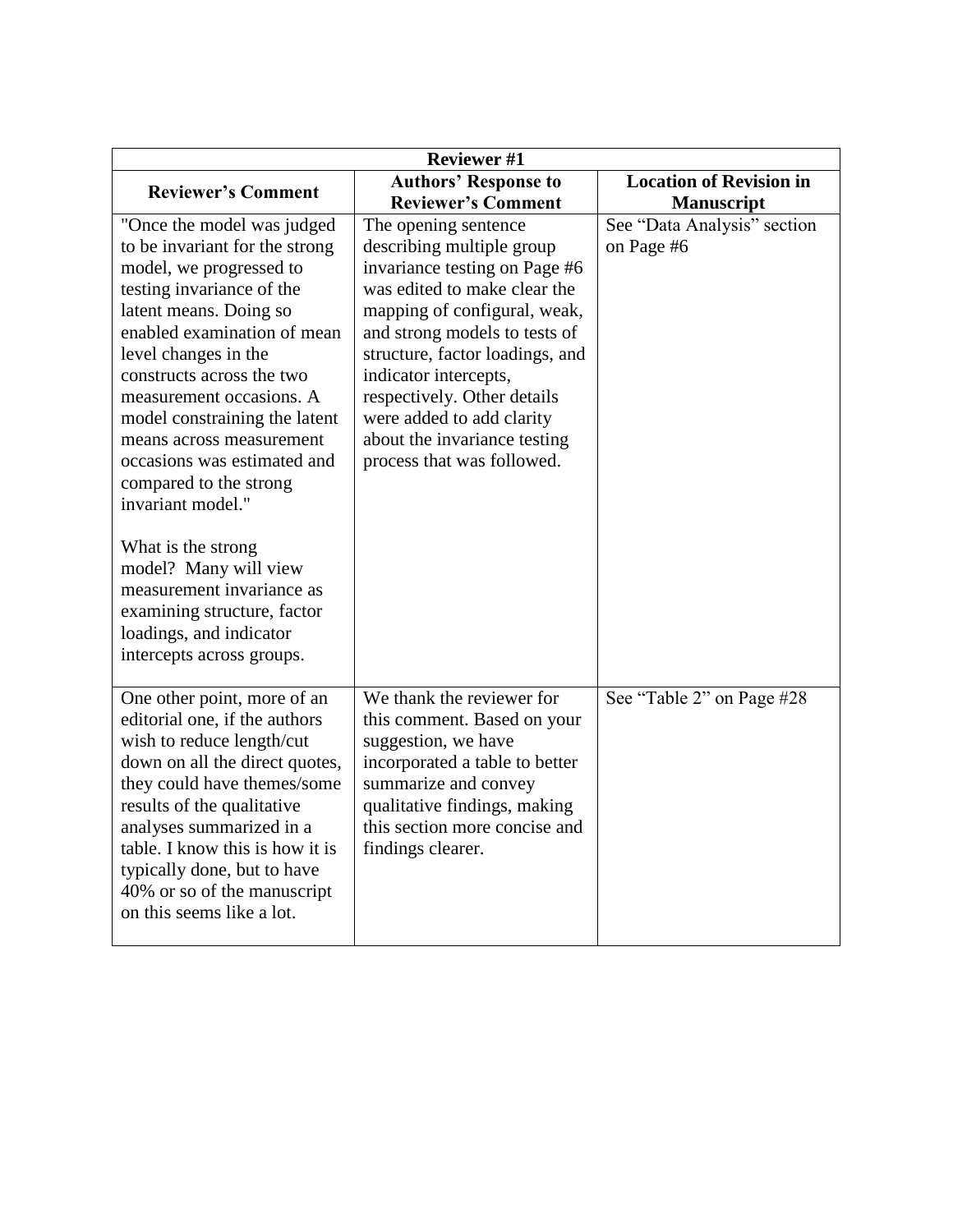| <b>Reviewer #2</b>                                                                                                                                                                                                                                                                                                                                                                                                                                                                                                                                                                                                                                                                                                                                                                                        |                                                                                                                                                                                                                                                                                                                                                         |                                |  |  |
|-----------------------------------------------------------------------------------------------------------------------------------------------------------------------------------------------------------------------------------------------------------------------------------------------------------------------------------------------------------------------------------------------------------------------------------------------------------------------------------------------------------------------------------------------------------------------------------------------------------------------------------------------------------------------------------------------------------------------------------------------------------------------------------------------------------|---------------------------------------------------------------------------------------------------------------------------------------------------------------------------------------------------------------------------------------------------------------------------------------------------------------------------------------------------------|--------------------------------|--|--|
| <b>Reviewer's Comment</b>                                                                                                                                                                                                                                                                                                                                                                                                                                                                                                                                                                                                                                                                                                                                                                                 | <b>Authors' Response to</b>                                                                                                                                                                                                                                                                                                                             | <b>Location of Revision in</b> |  |  |
|                                                                                                                                                                                                                                                                                                                                                                                                                                                                                                                                                                                                                                                                                                                                                                                                           | <b>Reviewer's Comment</b>                                                                                                                                                                                                                                                                                                                               | <b>Manuscript</b>              |  |  |
| The authors describe the<br>research design as an<br>embedded mixed-methods<br>design. My understanding of<br>such designs, however, is that<br>the information from both the<br>qualitative and quantitative<br>analyses should inform each<br>other in answering unified<br>questions (From Fetters et al.,<br>2013: "Embedding may<br>involve any combination of<br>connecting, building, or<br>merging, but the hallmark is<br>recurrently linking qualitative<br>data collection to quantitative<br>data collection at multiple<br>points.") In this case, the<br>qualitative and quantitative<br>pieces appear to be answering<br>related, but different<br>questions. I think this is fine<br>given the purposes of the<br>study, but the methods maybe<br>need to be clarified in this<br>regard. | We appreciate the reviewer's<br>feedback. Upon reflection, we<br>believe that Creswell's<br>description of convergent<br>design is better aligned with<br>our research methodologies<br>and have made edits<br>accordingly.                                                                                                                             | See "Methods" on Page #5       |  |  |
| Many AJIDD readers are not<br>going to be very familiar with<br>measurement invariance, so<br>some additional information<br>and clarity would be helpful<br>in describing the methods and<br>results for this section. For<br>example, the methods section<br>should include a description<br>of each model, including<br>what terms are included, and<br>how these relate to the names<br>given to the models (i.e.,<br>configural model). This is<br>important because these terms<br>are not used universally. This                                                                                                                                                                                                                                                                                   | We acknowledge that not all<br>readers will be familiar with<br>measurement invariance. In<br>response to an earlier<br>comment, additional<br>description was added to the<br>Analysis section for the<br>Quantitative Methods. More<br>detail was added to further<br>describe the step-by-step<br>comparisons required in the<br>invariance process. | See "Methods" on Page #6       |  |  |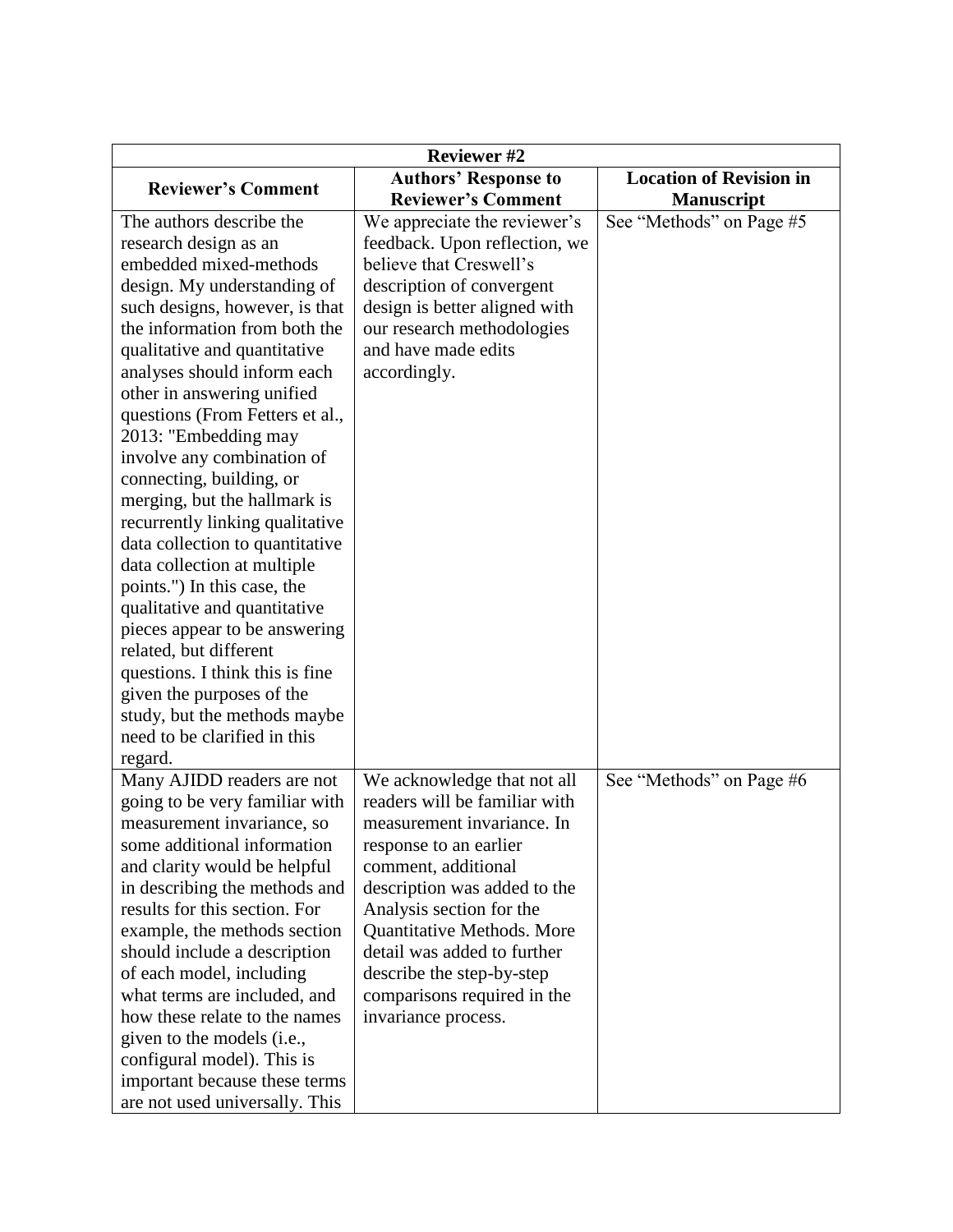| information is currently                                    |                                |                             |
|-------------------------------------------------------------|--------------------------------|-----------------------------|
| presented in the results                                    |                                |                             |
| section, but should be moved                                |                                |                             |
| earlier in the paper.                                       |                                |                             |
| This section should also                                    | The reader's comment is        | See "Methods" on Page #6    |
| include the specific criteria                               | well-taken. Criteria were      |                             |
| that were applied to                                        | included in the Methods        |                             |
| determine whether fit at each                               | section but more detail was    |                             |
| level was adequate to move to                               | added when describing the      |                             |
| the next level.                                             | process in greater depth,      |                             |
|                                                             | hopefully making the criteria  |                             |
|                                                             | more clear for the reader.     |                             |
| The authors should note that                                | To address this point of       | See "Quantitative Findings" |
| the results cannot rule out                                 | feedback, we've clarified that | on Page #10                 |
| measurement invariance in                                   | data appeared to be invariant  |                             |
| SIS-A scores, as the null                                   | at the measurement level for   |                             |
|                                                             |                                |                             |
| hypothesis of measurement<br>invariance tests is that of no | this sample.                   |                             |
| measurement invariance.                                     |                                |                             |
|                                                             |                                |                             |
| Therefore, factors that reduce                              |                                |                             |
| statistical power, (i.e., low                               |                                |                             |
| sample size, small number of                                |                                |                             |
| items per factor, lack of                                   |                                |                             |
| communality among items,                                    |                                |                             |
| etc.) actually increase the                                 |                                |                             |
| likelihood that the measure                                 |                                |                             |
| will be found to be invariant.                              |                                |                             |
| The authors assume that the                                 | The issue of randomization     | See "Limitations" on Page   |
| observed differences in scores                              | and its impact on              | #19                         |
| between the remote and in-                                  | generalizability was           |                             |
| person assessments was                                      | addressed in the original      |                             |
| exclusively due to                                          | manuscript. However, a         |                             |
| administration format. The                                  | phrase was added to            |                             |
| research design, however,                                   | acknowledge the potential      |                             |
| does not rule out other                                     | differences between the        |                             |
| potential explanations, which                               | virtual and F2F samples more   |                             |
| should be noted. Because                                    | explicitly.                    |                             |
| these groups were not                                       |                                |                             |
| randomly assigned to                                        |                                |                             |
| administration formats, and                                 |                                |                             |
| the administrations were                                    |                                |                             |
| conducted during two                                        |                                |                             |
| different periods of time,                                  |                                |                             |
| these two groups may have                                   |                                |                             |
| differed systematically for                                 |                                |                             |
| other reasons. Were any                                     |                                |                             |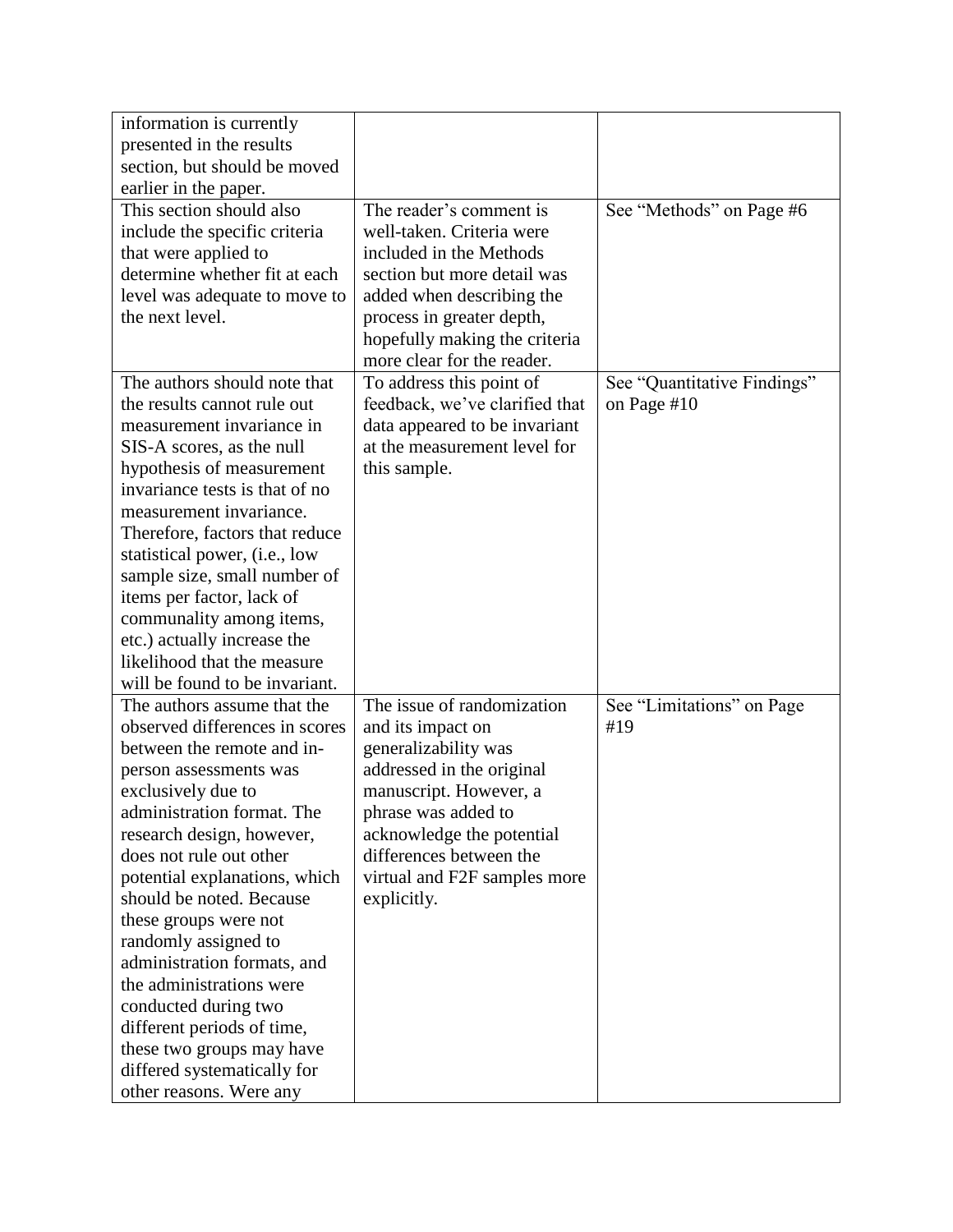| additional analyses conducted                                                                                                                                                                                                                                                                                                                                                                                                                                                                                                                                                                                                                                                                                                                  |                                                                                             |                                               |
|------------------------------------------------------------------------------------------------------------------------------------------------------------------------------------------------------------------------------------------------------------------------------------------------------------------------------------------------------------------------------------------------------------------------------------------------------------------------------------------------------------------------------------------------------------------------------------------------------------------------------------------------------------------------------------------------------------------------------------------------|---------------------------------------------------------------------------------------------|-----------------------------------------------|
| to determine whether there                                                                                                                                                                                                                                                                                                                                                                                                                                                                                                                                                                                                                                                                                                                     |                                                                                             |                                               |
| were any differences in the                                                                                                                                                                                                                                                                                                                                                                                                                                                                                                                                                                                                                                                                                                                    |                                                                                             |                                               |
| geographic distribution or                                                                                                                                                                                                                                                                                                                                                                                                                                                                                                                                                                                                                                                                                                                     |                                                                                             |                                               |
| other factors that may have                                                                                                                                                                                                                                                                                                                                                                                                                                                                                                                                                                                                                                                                                                                    |                                                                                             |                                               |
| been relevant? There were                                                                                                                                                                                                                                                                                                                                                                                                                                                                                                                                                                                                                                                                                                                      |                                                                                             |                                               |
| substantially fewer                                                                                                                                                                                                                                                                                                                                                                                                                                                                                                                                                                                                                                                                                                                            |                                                                                             |                                               |
| assessments conducted during                                                                                                                                                                                                                                                                                                                                                                                                                                                                                                                                                                                                                                                                                                                   |                                                                                             |                                               |
| the 2020 period compared to                                                                                                                                                                                                                                                                                                                                                                                                                                                                                                                                                                                                                                                                                                                    |                                                                                             |                                               |
| the 2019 period (the                                                                                                                                                                                                                                                                                                                                                                                                                                                                                                                                                                                                                                                                                                                           |                                                                                             |                                               |
| difference is about a 25%                                                                                                                                                                                                                                                                                                                                                                                                                                                                                                                                                                                                                                                                                                                      |                                                                                             |                                               |
| drop off in assessments from                                                                                                                                                                                                                                                                                                                                                                                                                                                                                                                                                                                                                                                                                                                   |                                                                                             |                                               |
| 2019), suggesting that fewer                                                                                                                                                                                                                                                                                                                                                                                                                                                                                                                                                                                                                                                                                                                   |                                                                                             |                                               |
| people may have participated                                                                                                                                                                                                                                                                                                                                                                                                                                                                                                                                                                                                                                                                                                                   |                                                                                             |                                               |
| in the process during this                                                                                                                                                                                                                                                                                                                                                                                                                                                                                                                                                                                                                                                                                                                     |                                                                                             |                                               |
| time, suggesting that these                                                                                                                                                                                                                                                                                                                                                                                                                                                                                                                                                                                                                                                                                                                    |                                                                                             |                                               |
| two groups may not be                                                                                                                                                                                                                                                                                                                                                                                                                                                                                                                                                                                                                                                                                                                          |                                                                                             |                                               |
| completely comparable. It                                                                                                                                                                                                                                                                                                                                                                                                                                                                                                                                                                                                                                                                                                                      |                                                                                             |                                               |
| also seems plausible that                                                                                                                                                                                                                                                                                                                                                                                                                                                                                                                                                                                                                                                                                                                      |                                                                                             |                                               |
| individuals support needs on                                                                                                                                                                                                                                                                                                                                                                                                                                                                                                                                                                                                                                                                                                                   |                                                                                             |                                               |
| average increased during the                                                                                                                                                                                                                                                                                                                                                                                                                                                                                                                                                                                                                                                                                                                   |                                                                                             |                                               |
|                                                                                                                                                                                                                                                                                                                                                                                                                                                                                                                                                                                                                                                                                                                                                |                                                                                             |                                               |
|                                                                                                                                                                                                                                                                                                                                                                                                                                                                                                                                                                                                                                                                                                                                                |                                                                                             |                                               |
|                                                                                                                                                                                                                                                                                                                                                                                                                                                                                                                                                                                                                                                                                                                                                |                                                                                             |                                               |
|                                                                                                                                                                                                                                                                                                                                                                                                                                                                                                                                                                                                                                                                                                                                                |                                                                                             |                                               |
|                                                                                                                                                                                                                                                                                                                                                                                                                                                                                                                                                                                                                                                                                                                                                |                                                                                             |                                               |
|                                                                                                                                                                                                                                                                                                                                                                                                                                                                                                                                                                                                                                                                                                                                                |                                                                                             |                                               |
|                                                                                                                                                                                                                                                                                                                                                                                                                                                                                                                                                                                                                                                                                                                                                |                                                                                             |                                               |
|                                                                                                                                                                                                                                                                                                                                                                                                                                                                                                                                                                                                                                                                                                                                                |                                                                                             |                                               |
|                                                                                                                                                                                                                                                                                                                                                                                                                                                                                                                                                                                                                                                                                                                                                |                                                                                             |                                               |
|                                                                                                                                                                                                                                                                                                                                                                                                                                                                                                                                                                                                                                                                                                                                                |                                                                                             |                                               |
|                                                                                                                                                                                                                                                                                                                                                                                                                                                                                                                                                                                                                                                                                                                                                |                                                                                             |                                               |
|                                                                                                                                                                                                                                                                                                                                                                                                                                                                                                                                                                                                                                                                                                                                                |                                                                                             |                                               |
|                                                                                                                                                                                                                                                                                                                                                                                                                                                                                                                                                                                                                                                                                                                                                |                                                                                             |                                               |
|                                                                                                                                                                                                                                                                                                                                                                                                                                                                                                                                                                                                                                                                                                                                                |                                                                                             |                                               |
|                                                                                                                                                                                                                                                                                                                                                                                                                                                                                                                                                                                                                                                                                                                                                |                                                                                             |                                               |
|                                                                                                                                                                                                                                                                                                                                                                                                                                                                                                                                                                                                                                                                                                                                                |                                                                                             |                                               |
|                                                                                                                                                                                                                                                                                                                                                                                                                                                                                                                                                                                                                                                                                                                                                |                                                                                             |                                               |
|                                                                                                                                                                                                                                                                                                                                                                                                                                                                                                                                                                                                                                                                                                                                                |                                                                                             |                                               |
|                                                                                                                                                                                                                                                                                                                                                                                                                                                                                                                                                                                                                                                                                                                                                |                                                                                             |                                               |
|                                                                                                                                                                                                                                                                                                                                                                                                                                                                                                                                                                                                                                                                                                                                                |                                                                                             |                                               |
|                                                                                                                                                                                                                                                                                                                                                                                                                                                                                                                                                                                                                                                                                                                                                |                                                                                             |                                               |
|                                                                                                                                                                                                                                                                                                                                                                                                                                                                                                                                                                                                                                                                                                                                                |                                                                                             |                                               |
|                                                                                                                                                                                                                                                                                                                                                                                                                                                                                                                                                                                                                                                                                                                                                |                                                                                             |                                               |
|                                                                                                                                                                                                                                                                                                                                                                                                                                                                                                                                                                                                                                                                                                                                                |                                                                                             |                                               |
| combination of both?<br>Who                                                                                                                                                                                                                                                                                                                                                                                                                                                                                                                                                                                                                                                                                                                    |                                                                                             |                                               |
| pandemic for various reasons;<br>many people reported<br>worsening stress and mental<br>health issues. Some<br>individuals may have lost<br>longtime care staff or other<br>support people, which could<br>have contributed to additional<br>needs. I recognize that the<br>authors conclude that the<br>increase in scores, while<br>statistically significant, was<br>probably not clinically<br>meaningful, and I think the<br>information presented is<br>valuable. Nevertheless, these<br>potential sources of variation<br>should be discussed, as it is<br>possible that such variation<br>obscured variation actually<br>due to administration format.<br>Was the data reduction<br>analysis approach inductive,<br>deductive, or some | We appreciate the reviewer's<br>list of thoughtful questions<br>and points of consideration | See "Data Handling and<br>Analysis" on Page 9 |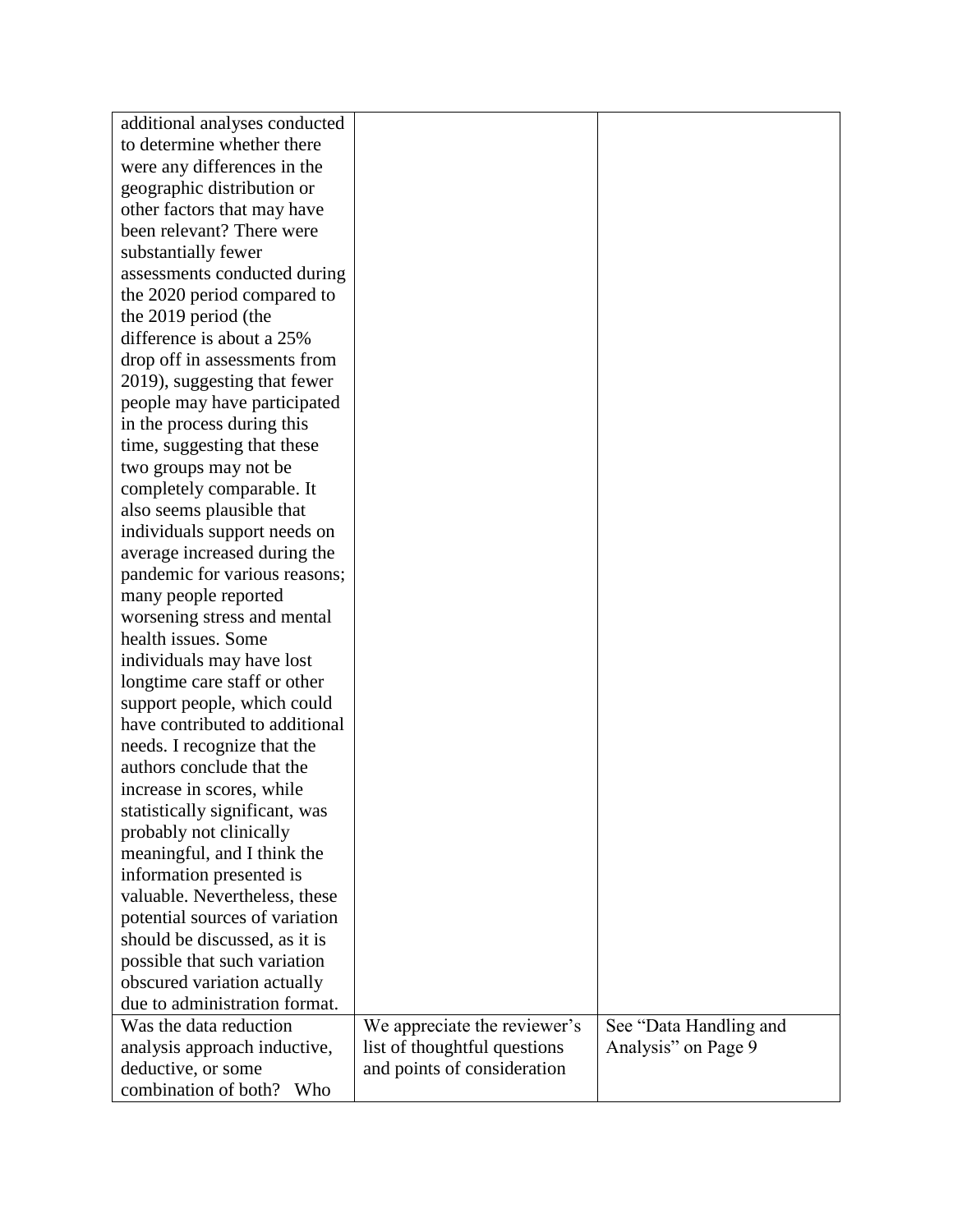| was involved in the data           | and have made edits                                |                        |
|------------------------------------|----------------------------------------------------|------------------------|
| analysis process, and what         | accordingly.                                       |                        |
| were their philosophical           |                                                    |                        |
| assumptions or                     |                                                    |                        |
| positionality? What was the        |                                                    |                        |
| overarching approach to data       |                                                    |                        |
| analysis for the focus group       |                                                    |                        |
| data (i.e., grounded theory,       |                                                    |                        |
| phenomenology, etc.)? What         |                                                    |                        |
| was the overarching approach       |                                                    |                        |
| to data analysis for the focus     |                                                    |                        |
| group data (i.e., grounded         |                                                    |                        |
| theory, phenomenology,             |                                                    |                        |
| etc.)? The authors mention         |                                                    |                        |
| several different strategies       |                                                    |                        |
| (i.e., data analysis data          |                                                    |                        |
| reduction, constant                |                                                    |                        |
| comparative, open coding,          |                                                    |                        |
| and axial coding, with             |                                                    |                        |
| consensus and memoing), but        |                                                    |                        |
| exactly how these were             |                                                    |                        |
| implemented and the process        |                                                    |                        |
| of moving from one to              |                                                    |                        |
| another was unclear.               |                                                    |                        |
| The rationale for the sample       | The reviewer's point is well                       | See "Focus Group"      |
| size for the focus groups is       | taken. A stronger rationale                        | Procedures" on Page #9 |
| somewhat vague and                 | regarding focus group size is                      |                        |
| unconvincing. See Malterud         | certainly a reasonable                             |                        |
| et al. $(2015)$ for an alternative | critique. However, the sample                      |                        |
| approach to sample size in         | size of the focus groups is                        |                        |
| qualitative work that may be       | within the boundaries of                           |                        |
| helpful in formulating such        | accepted practice according                        |                        |
| decisions in the future.           | to Harrell $\&$ Bradley (2009).                    |                        |
|                                    | We believe the size was                            |                        |
|                                    | sufficient to make the                             |                        |
|                                    | knowledge claims presented                         |                        |
|                                    | in the manuscript. We have                         |                        |
|                                    | made some small edits to the                       |                        |
|                                    | language to ensure clarity                         |                        |
|                                    | regarding this topic. We                           |                        |
|                                    | appreciate the                                     |                        |
|                                    |                                                    |                        |
|                                    |                                                    |                        |
|                                    | recommendation of Malterud                         |                        |
|                                    | et al. (2015) and have saved it<br>for future use. |                        |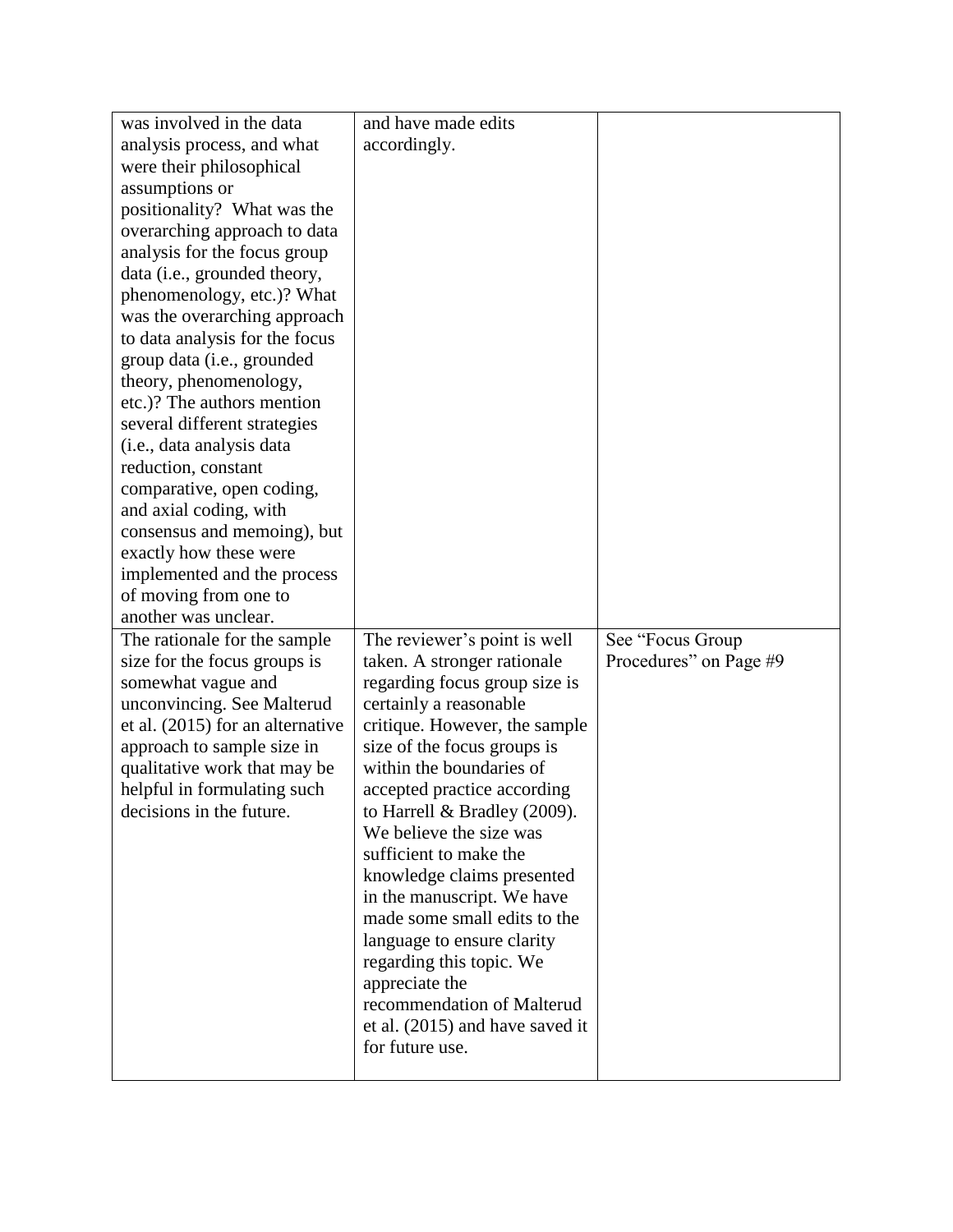| I found the results section      | We thank the reviewer for     |                                |
|----------------------------------|-------------------------------|--------------------------------|
| describing the qualitative       | this comment. Per the         |                                |
| results overly long and          | suggestion outlined below,    |                                |
| somewhat confusing. Some         | we have incorporated a table  |                                |
| of the themes seem to            | to better summarize and       |                                |
| overlap. For example, the        | convey qualitative findings,  |                                |
| flexibility and accessibility    | making this section more      |                                |
| themes identified both           | concise and findings clearer. |                                |
| describe respondents being       |                               |                                |
| more available as advantages.    |                               |                                |
| On the disadvantages side,       |                               |                                |
| difficulties in facilitating the |                               |                                |
| discussions and reduction in     |                               |                                |
| amount of information            |                               |                                |
| available both talk about how    |                               |                                |
| a reduction in informal          |                               |                                |
| interactions makes it harder.    |                               |                                |
| This suggests that the data      |                               |                                |
| could be further reduced into    |                               |                                |
| themes that are more             |                               |                                |
| comprehensive.                   |                               |                                |
| It is possible that putting the  | We have incorporated this     | See "Table 2" on Page #28      |
| majority of the qualitative      | recommendation.               |                                |
| results into a table with        |                               |                                |
| themes and illustrative          |                               |                                |
| comments might dramatically      |                               |                                |
| reduce the length while          |                               |                                |
| maintaining the information.     |                               |                                |
| The section on the strategies    | We thank the reviewer for     | See "Strategies for Enhancing" |
| that interviewers using to       | this comment. As a result of  | the Effectiveness of Virtual   |
| facilitate virtual               | incorporating Table 2 and     | SIS-A Administration" on       |
| administration is somewhat       | editing the qualitative       | Page $#15$                     |
| redundant with the               | findings section, we have     |                                |
| information presented in the     | made this section more        |                                |
| advantages/disadvantages and     | concise and findings clearer. |                                |
| seems to be mostly a list of     |                               |                                |
| individual comments rather       |                               |                                |
| than more general themes.        |                               |                                |
| Cutting this section would       |                               |                                |
| reduce the length of the         |                               |                                |
| results without losing much.     |                               |                                |
| Be careful of the language       | We appreciate this point of   | See "Data Handling and         |
| when describing the results of   | feedback. The manuscript      | Analysis" on Page #9 and       |
| the qualitative analyses -       | was reviewed for instances of | "Qualitative Findings" on      |
| themes do not emerge, but are    | such language and edits were  | Page $#11$                     |
| constructed by the researchers   | made accordingly.             |                                |